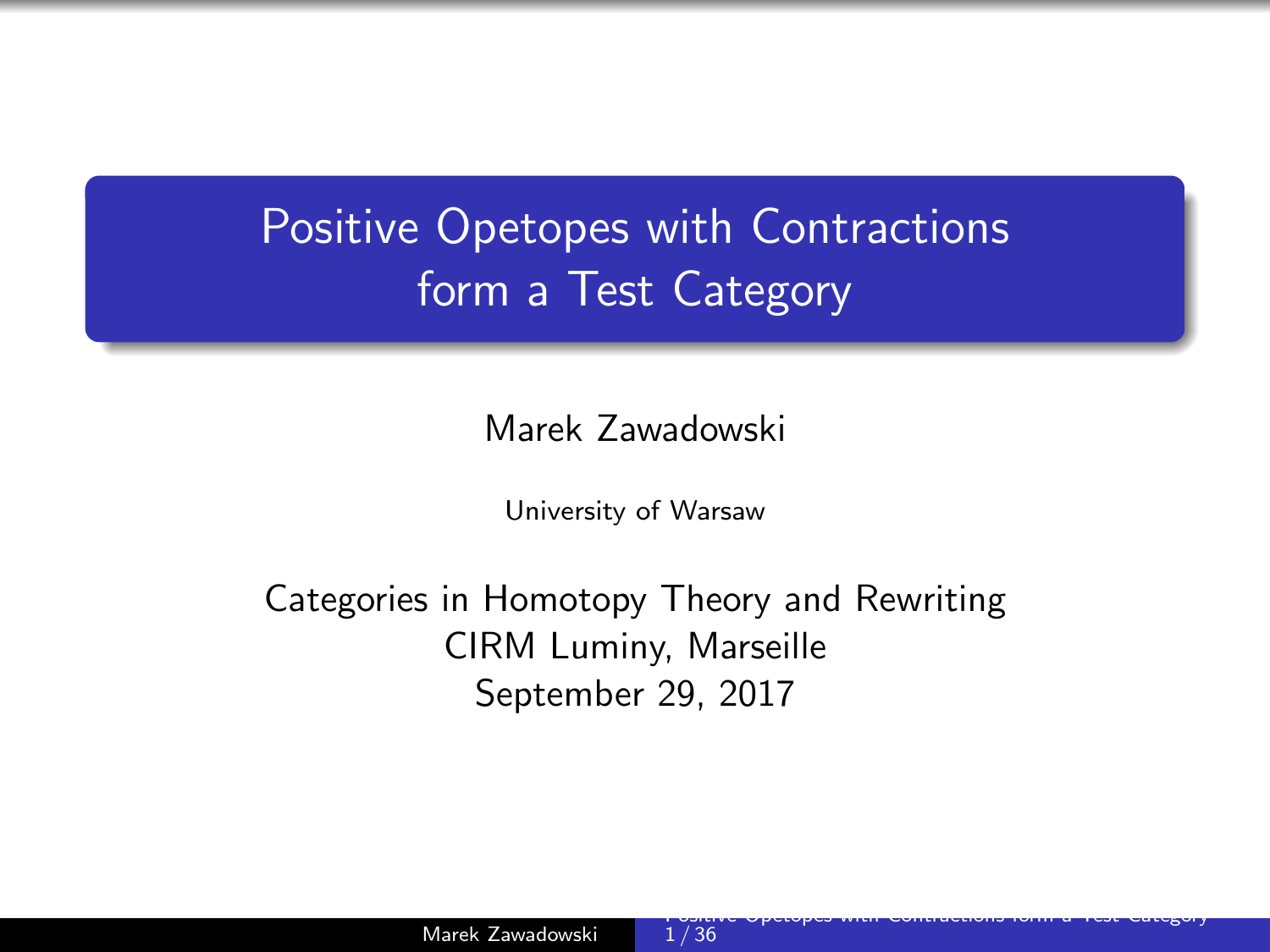### Plan of the talk

- **1** Opetopes informal introduction
- 2 Overview of (definitions) opetopic sets
- $\bullet\,$  p $\mathsf{Ope}_\iota$  category of positive opetopic sets with contractions
- <sup>4</sup> Main Theorem (and what it takes to prove it)
- **•** Informal description of the product  $I \times P$
- **6** Formal description of  $I \times P$  in **pOpe**,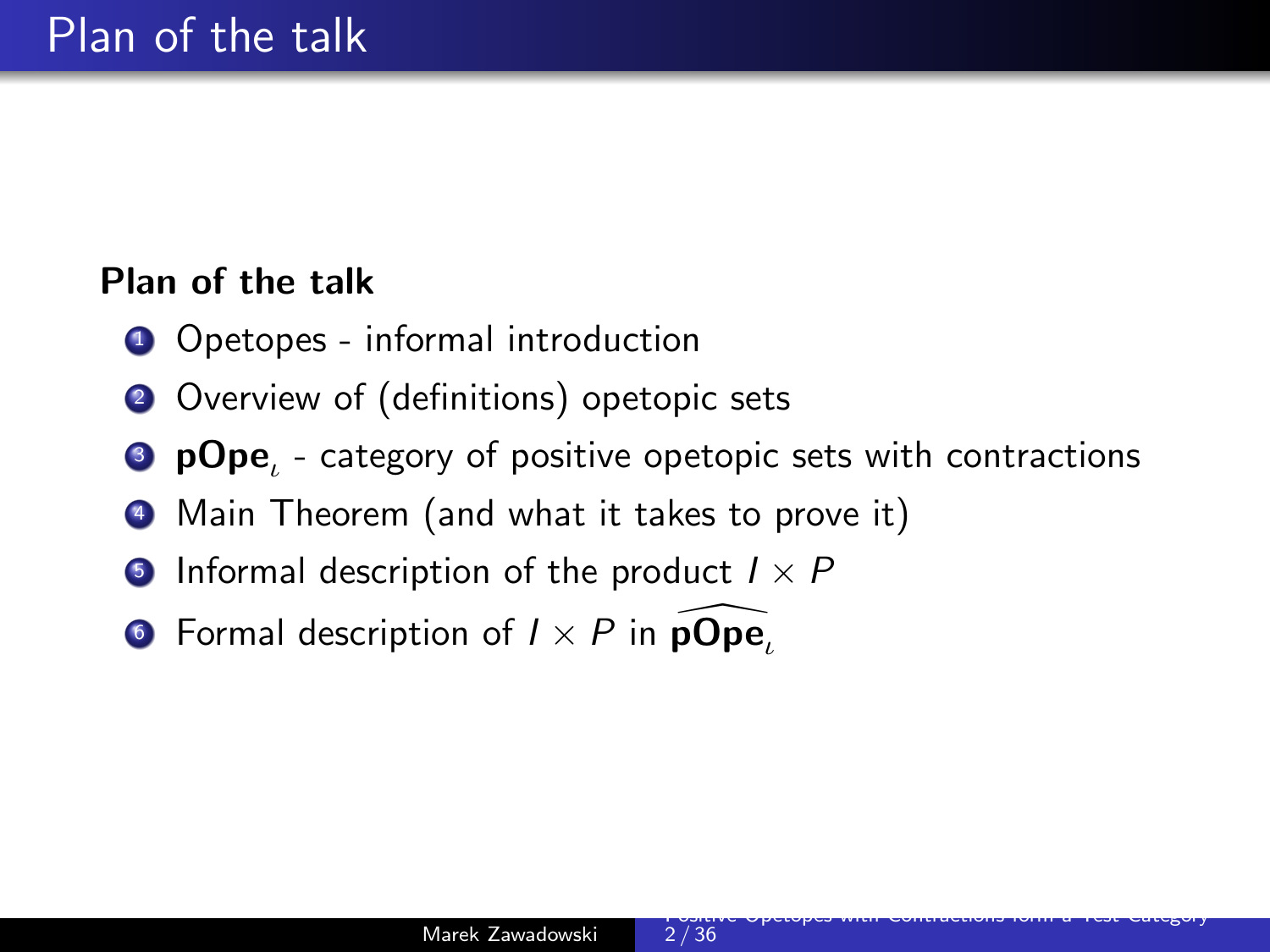Opetopes are shapes like these...

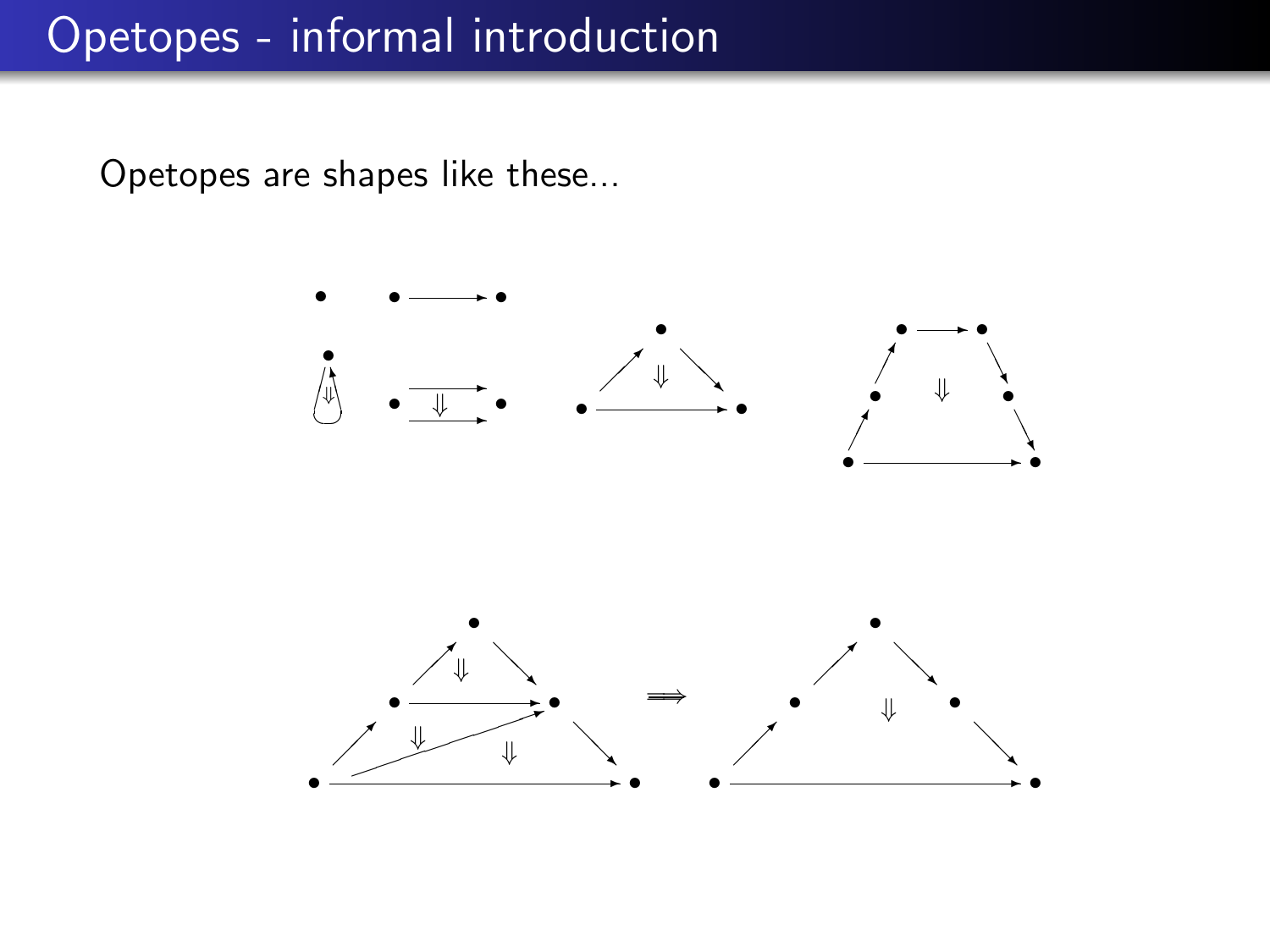Opetopes are shapes like these...

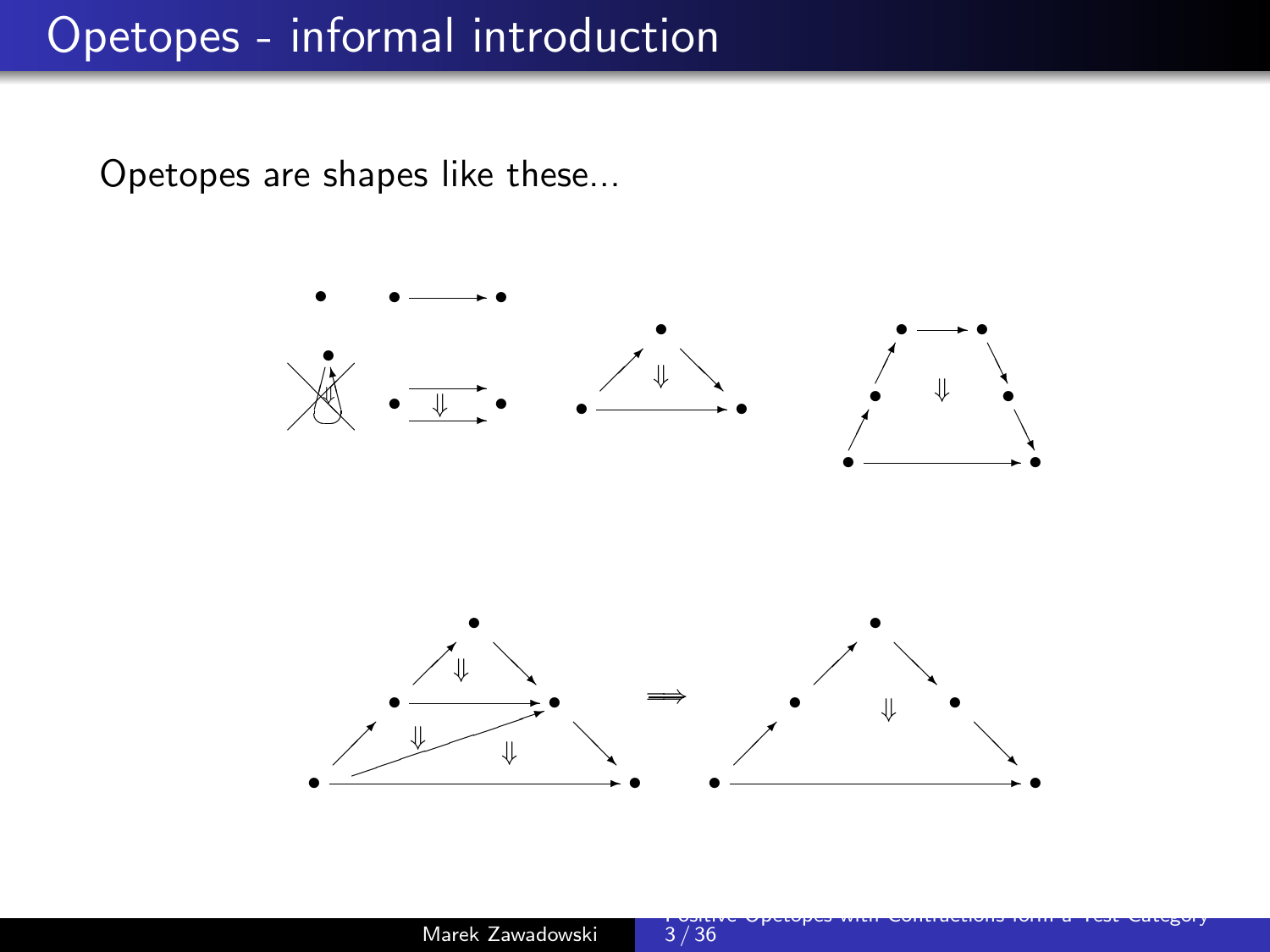Morphisms of opetopes send faces to faces of the same dimension preserving domains and codomains (face maps only) **Ope**:

$$
3 \xrightarrow{6} 2 \qquad 6 \xrightarrow{2} 5
$$
  
3 \xrightarrow{4} 1

Contraction morphisms of opetopes send faces to faces of at most the same dimension preserving domains and codomains (some degeneracies allowed)  ${\sf pOpe}_\iota^{}$ :

• • ✲ • 3 1 ✲ 4 2 6 ✒ ❅ <sup>5</sup> ⇓<sup>7</sup> ⇓<sup>7</sup> ❅❘ 2 2 <sup>2</sup>✲ 3 2 3 1 ✲ 4 ✁ 6 ✁✕ ✁<sup>3</sup> ✁✕ ❆ ❆❯ 2 ❆ ❆❯5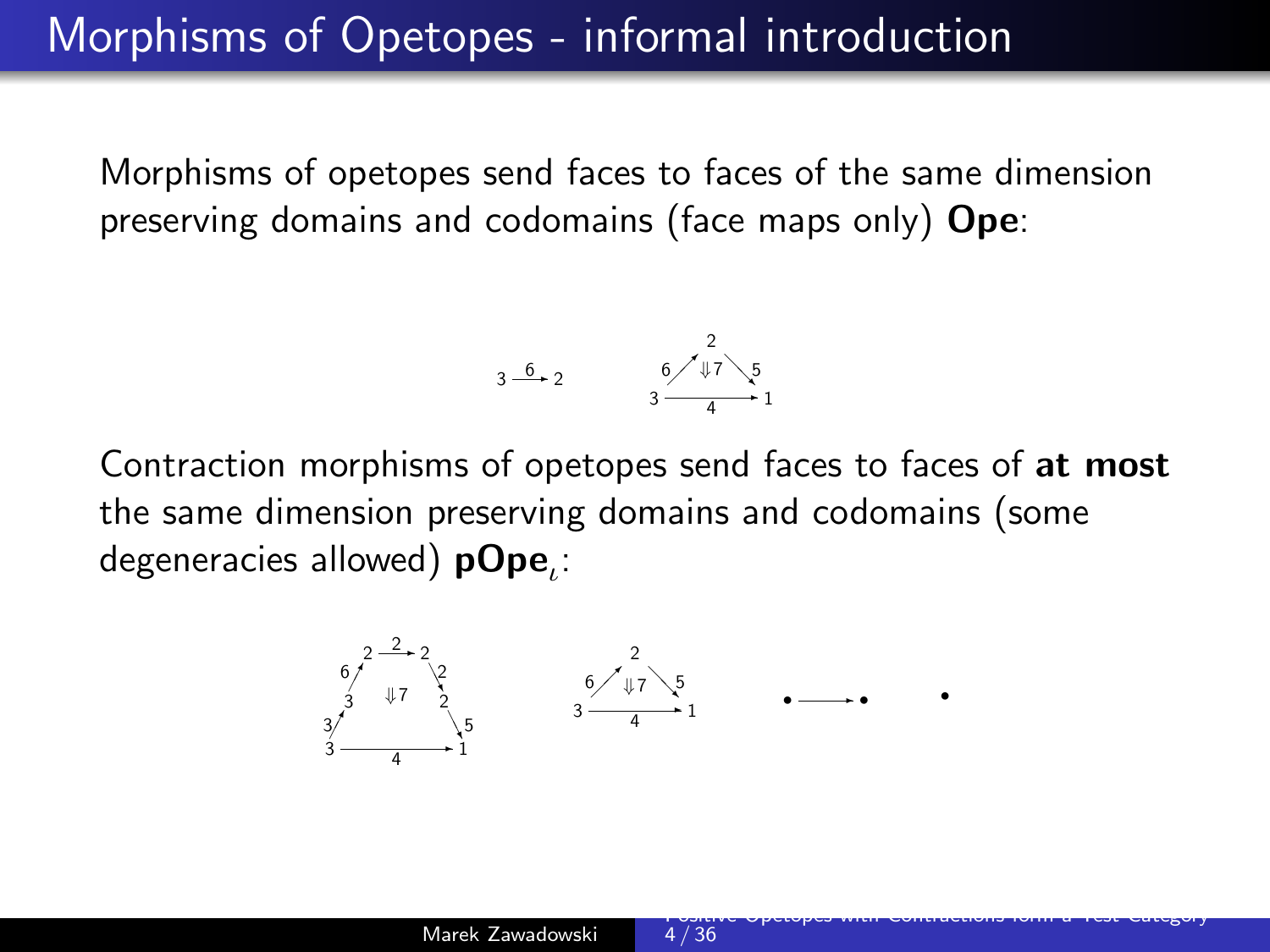| <b>OpetopicSets</b>                                           |                                           |  |
|---------------------------------------------------------------|-------------------------------------------|--|
| Type of definition                                            | Authors                                   |  |
| Algebraic                                                     | $\text{Baez} - \text{Dolan} 1997^*$ ,     |  |
|                                                               | Hermida – Makkai – Power 2001, Cheng 2003 |  |
|                                                               | Szawiel – MZ 2015, Fiore – Saville $2017$ |  |
| Categorical                                                   | Burroni 1994, MZ 2009                     |  |
| Combinatorial                                                 | Palm 2003, Cheng 2003, MZ 2007            |  |
| <b>Category of Opetopes</b>                                   |                                           |  |
| BD 1997*, HMP 2001, TP 2003, MZ 2007                          |                                           |  |
| <b>Sets of Opetopes</b>                                       |                                           |  |
| Leinster 2003, Ch 2003, Kock – Joyal – Batanin – Mascari 2007 |                                           |  |
| Opetopic cardinals                                            |                                           |  |
| MZ 2007                                                       |                                           |  |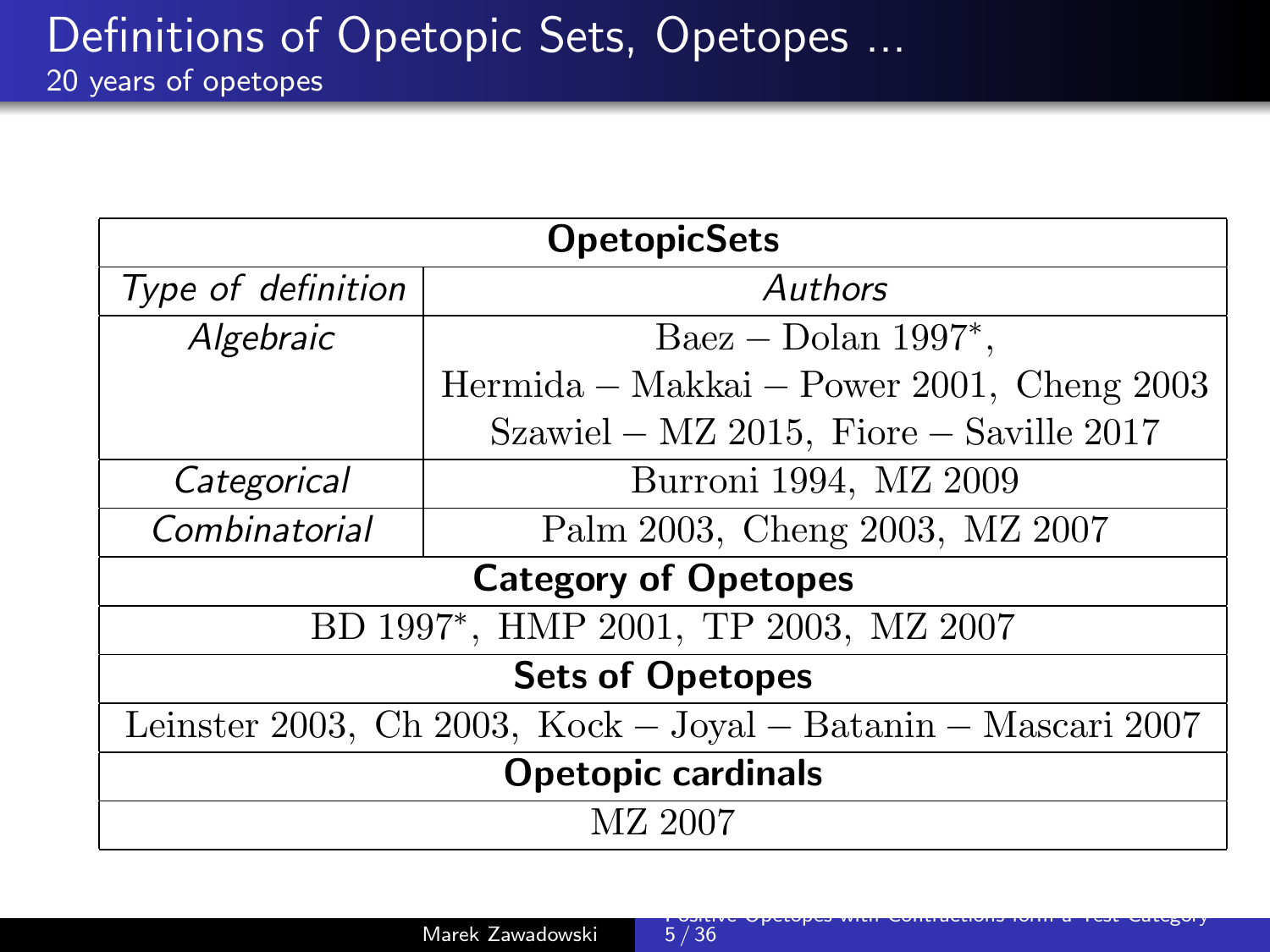Positive opetopes have easier combinatorics and from now on I will talk only about **positive** opetopes and positive opetopic sets, positive opetopic sets with contractions, and the like.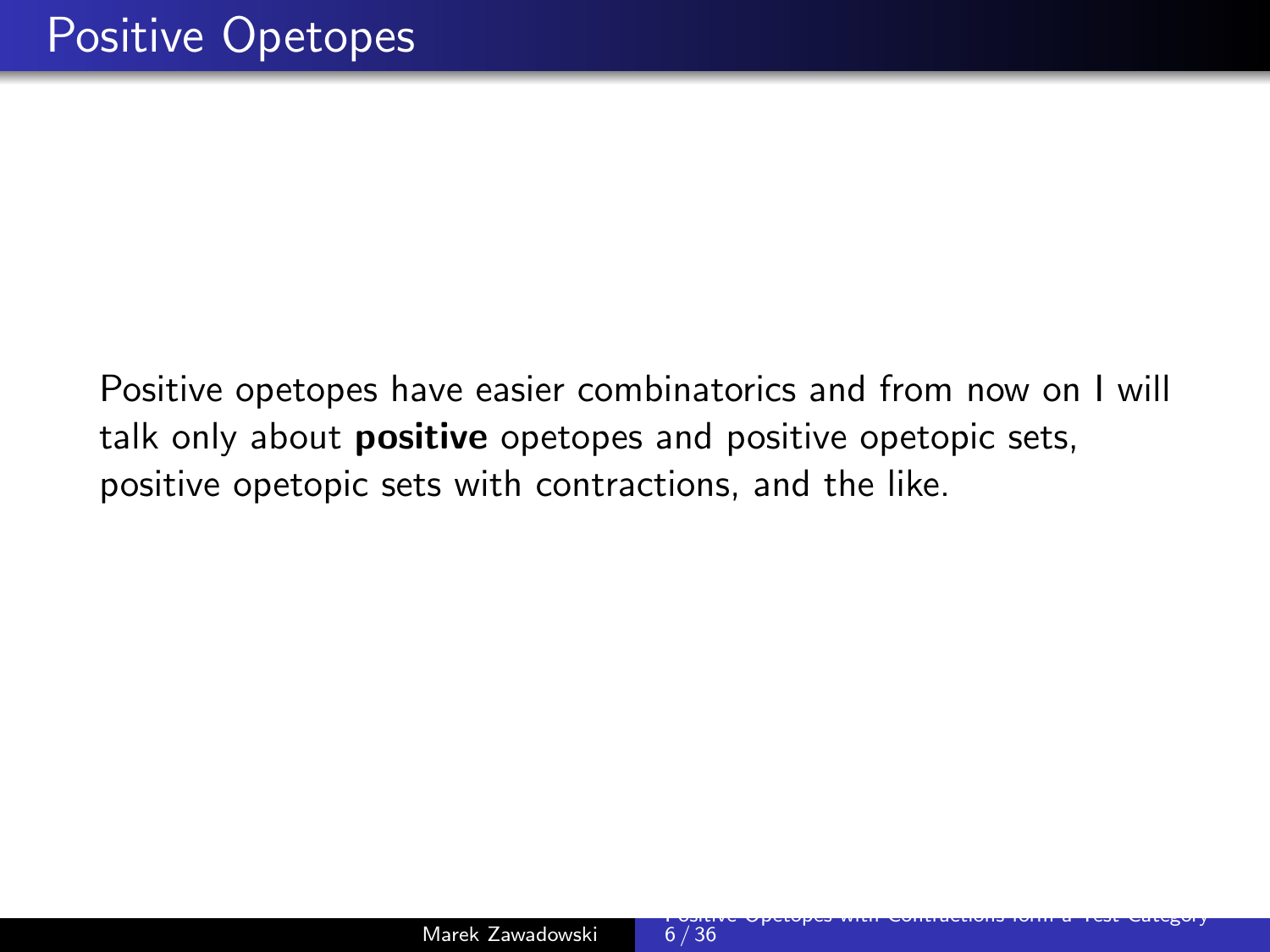## Positive Opetopic Cardinals primitive notions

An example of a positive 2-dimensional opetopic cardinal



Primitive notions:

- $\bullet \ \gamma$  the codomain operation:  $\gamma(a) = x_0$
- $\bullet$   $\delta$  the domain operation:  $\delta(a) = \{x_1, x_2, x_3\}$  (positive = non-empty set)

Derived notions:

\n- $$
0 <^-
$$
 - lower order:  $x_3 <^- x_2 <^- x_1 <^- x_5$ ;  $(\gamma(x_3) \in \delta(x_2))$
\n- $0 <^+$  - upper order:  $x_4 <^+ x_2 <^+ x_0$ ;  $(x_2 \in \delta(a)$  and  $\gamma(a) = x_0$ )
\n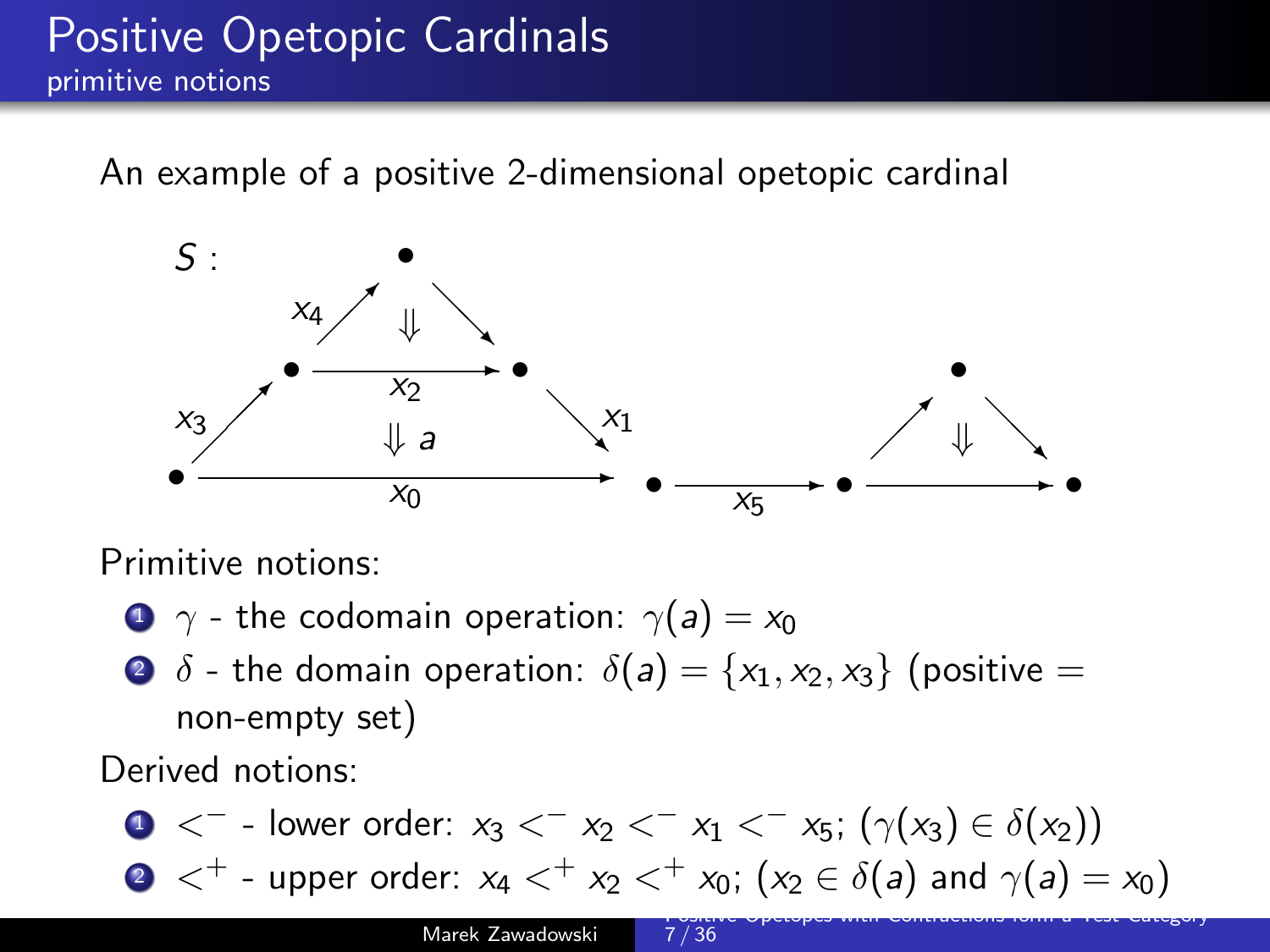## Positive Opetopic Cardinals globularity axiom

An example of a 3-dimensional positive opetope



$$
\gamma(\alpha) = a_0, \quad \delta(\alpha) = \{a_1, a_2, a_3\}
$$

$$
\gamma\gamma(\alpha) = x_0, \qquad \delta\gamma(\alpha) = \{x_1, x_4, x_5, x_6\}
$$

$$
\gamma\delta(\alpha) = \{x_0, x_2, x_3\}, \qquad \delta\delta(\alpha) = \{x_1, x_2, x_3, x_4, x_5, x_6\}
$$

**Globularity.** For any face  $\alpha$  of dimension  $\geq 2$ 

$$
\gamma\gamma(\alpha) = \gamma\delta(\alpha) - \delta\delta(\alpha), \qquad \qquad \delta\gamma(\alpha) = \delta\delta(\alpha) - \gamma\delta(\alpha).
$$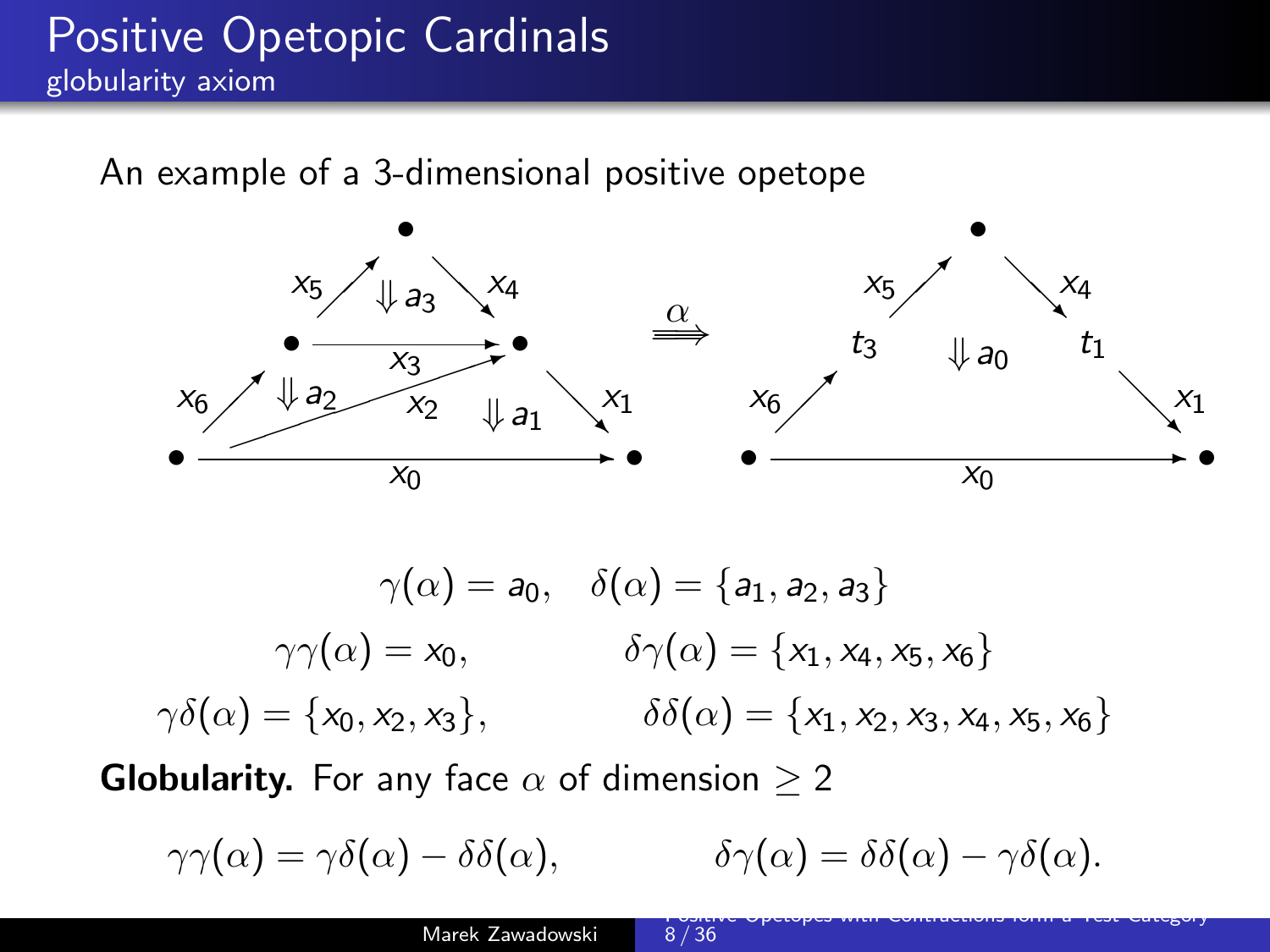## Positive Opetopic Cardinals definition

A family of sets  $S = \{S_k\}_{k \in \omega}$  (almost all empty),  $S_k$  - faces of dimension k, together with operations  $\gamma$ ,  $\delta$  and relations  $\lt^+$  and  $<^-$  is a positive opetopic cardinal iff it satisfies **Globularity.** For any face  $\alpha \in S_{\geq 2}$ 

 $\gamma\gamma(\alpha) = \gamma\delta(\alpha) - \delta\delta(\alpha), \qquad \delta\gamma(\alpha) = \delta\delta(\alpha) - \gamma\delta(\alpha).$ 

**Strictness.** The relation  $\lt^+$  on each set  $S_k$  is a strict order (transitive irreflexive). The relation  $\lt^+$  on  $S_0$  is a linear order.

Disjointness.  $\lt^+ \cap \lt^-= \emptyset$ .

Pencil linearity. The sets of cells with common codomain  $(\gamma$ -pencil) and the sets of cells that have the same distinguished cell in the domain ( $\delta$ -pencil) are linearly ordered by  $<^+$ .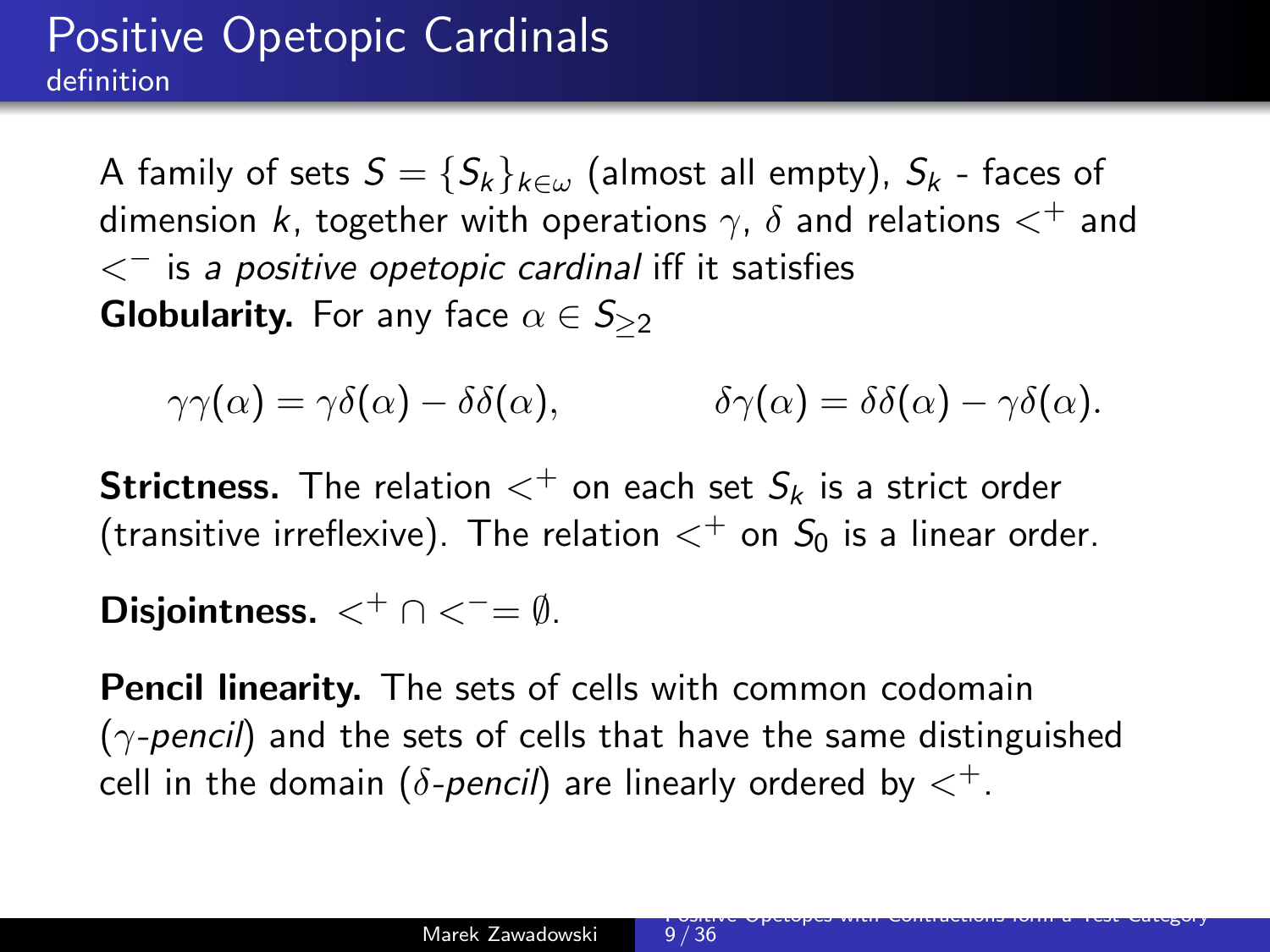### Positive Opetopic Cardinals order in pencils

Pencil order  $\prec_{x}$  over face x

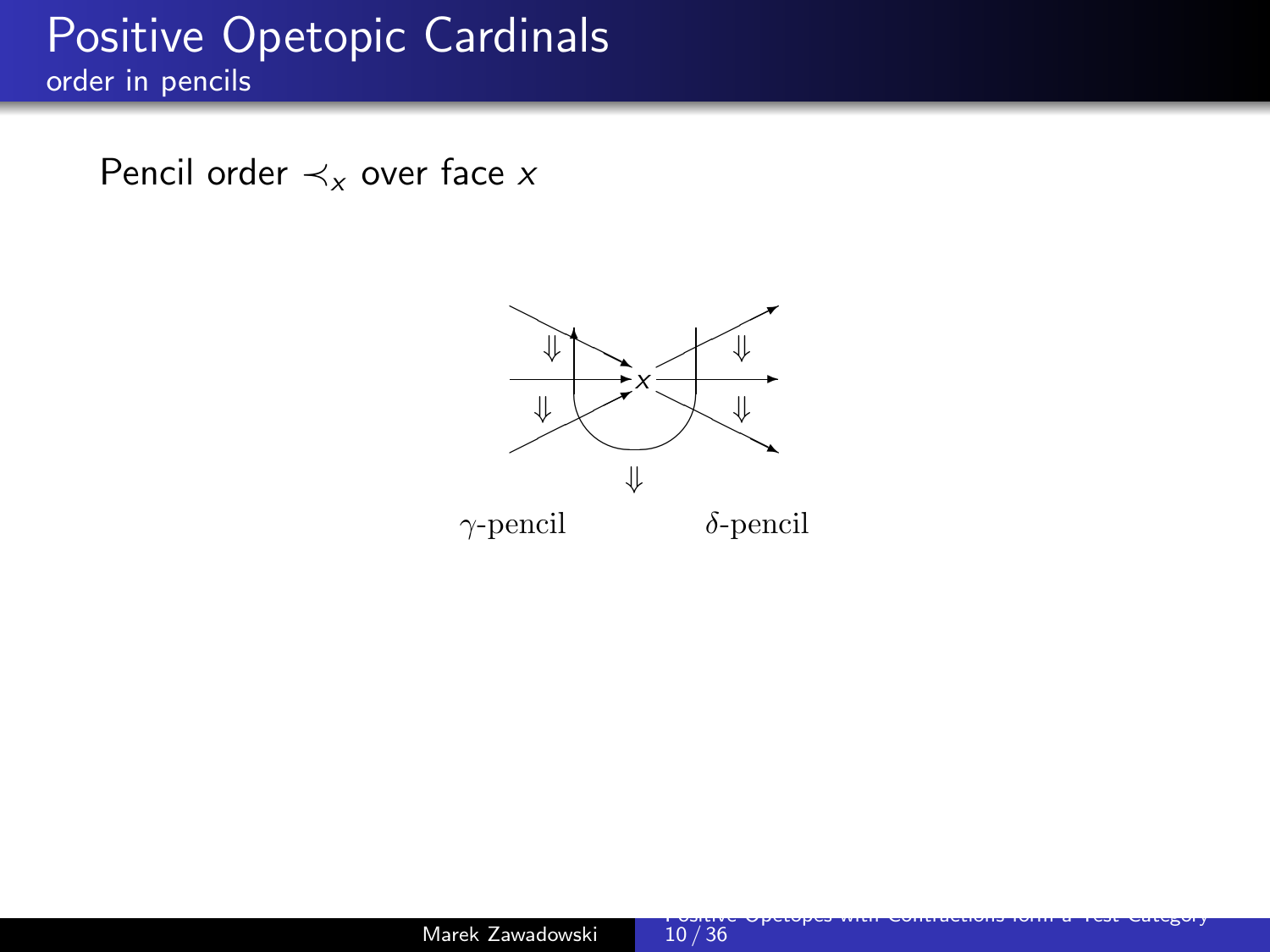The size of a positive opetopic cardinal S is defined as an infinite sequence of natural numbers

$$
size(S) = \{size(S)_k\}_{k \in \omega} = \{ |S_k - \delta(S_{k+1})|\}_{k \in \omega}
$$

(almost all equal 0). A positive opetopic cardinal  $S$  is a *positive opetope* iff size $(S)_k \leq 1$  for  $k \in \omega$ . Example.

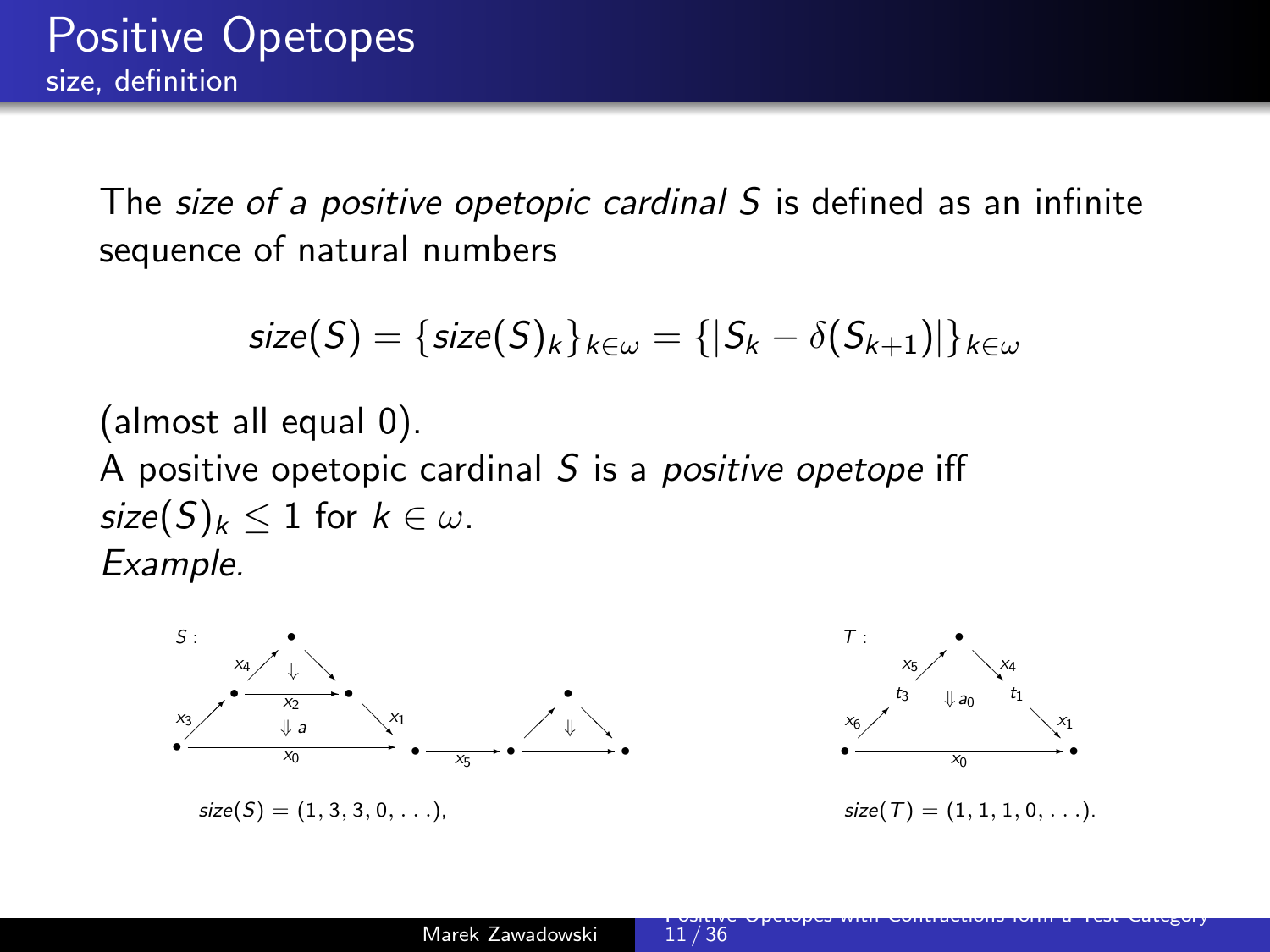## Category of Positive Opetopes face maps

A morphism of positive opetopic cardinals  $f: T \rightarrow S$  is a family of functions  $f_k : T_k \to S_k$ , for  $k \in \omega$ , that commutes with  $\gamma$ 's and  $\delta$ 's, i.e. for any  $a \in \mathcal{T}_{\geq 1}$ ,

$$
\gamma(f(a)) = f(\gamma(a)) \text{ and } f_a : \delta(a), \longrightarrow \delta(f(a))
$$

is a bijection, where  $f_a$  is the restriction of f to  $\delta(a)$ .

Thus we have a category **pOpe** of positive opetopes and the above morphism (face maps).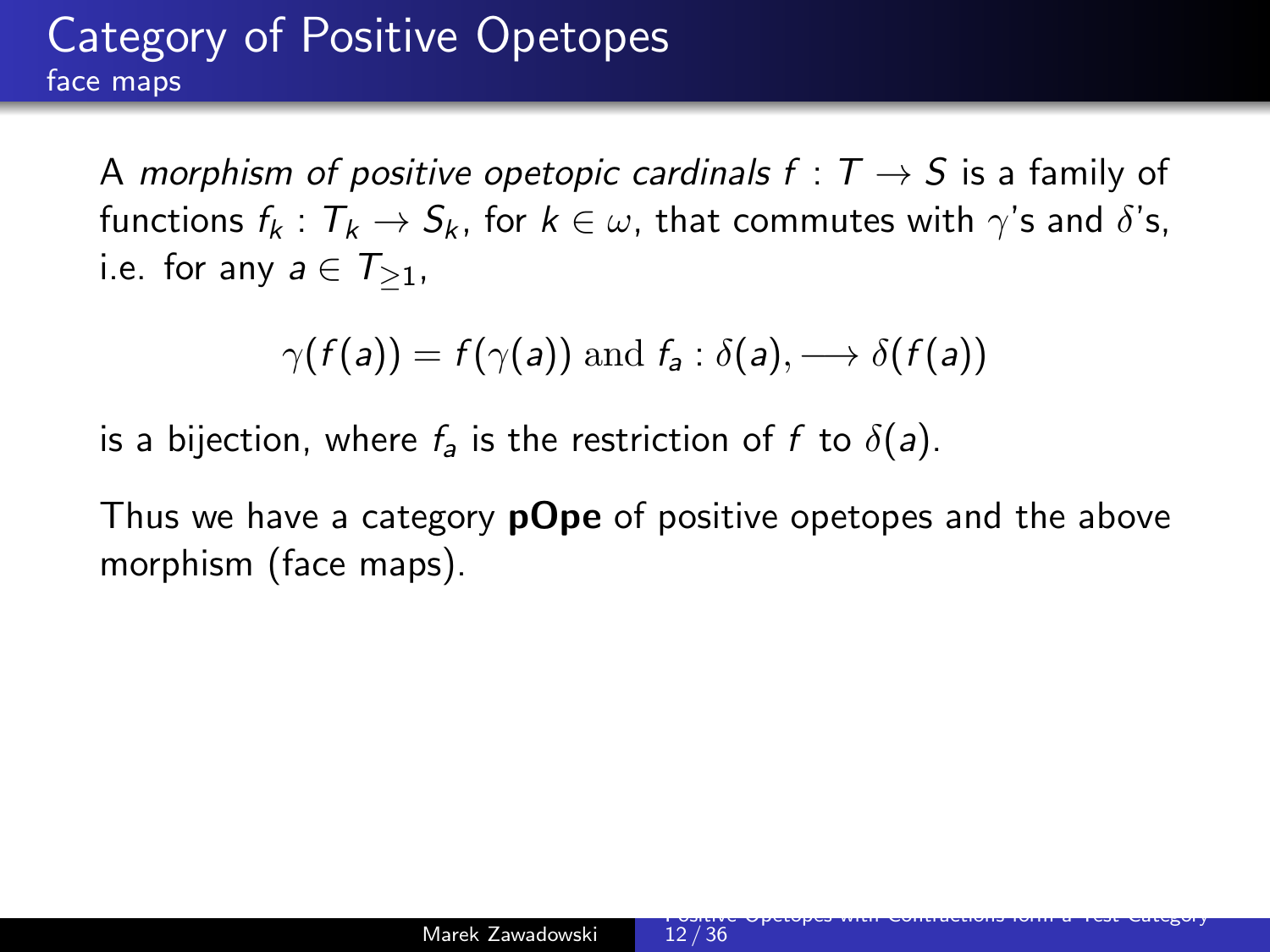We have an embedding functor

```
(-)^*:\mathsf{pOpe}\longrightarrow\omega\mathsf{Cat}
```
 $S \mapsto S^*$ 

*k*-cells in  $S^*$  are sub-opetopic cardinals T of S with  $dim(T) \leq k$ .

This embedding is full on isomorphisms and hence we can think of morphisms in **pOpe** as some  $\omega$ -functors, those that send generators to generators.

The category  $p\Omega pe$ , of positive opetopes with contractions is the category whose objects are positive opetopes and whose morphisms are  $\omega$ -functors that send generators to either generators or (iterated) identities on generators.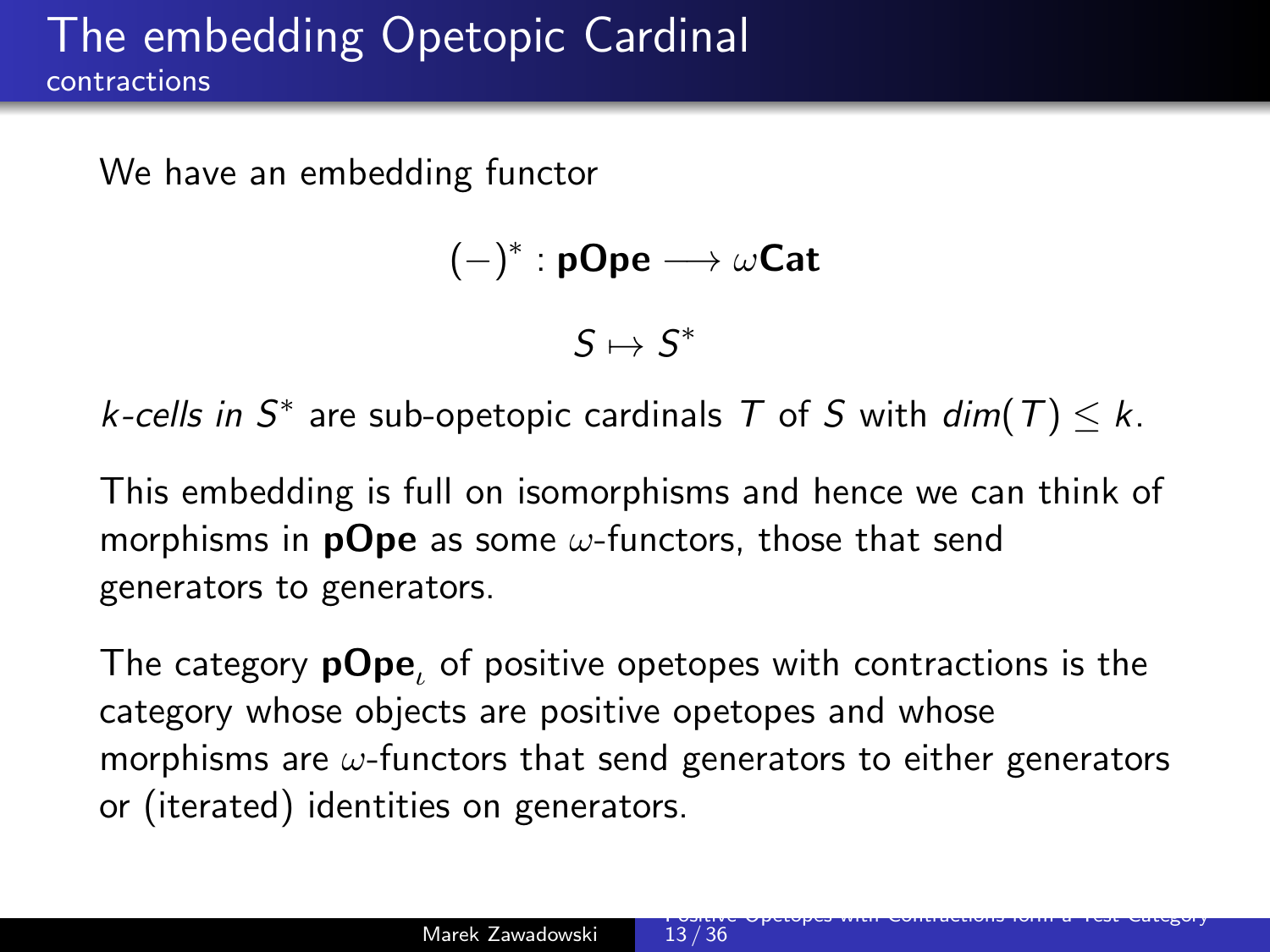#### Theorem

The category **pOpe**, of positive opetopes with contractions is a test category.

Since  $pOpe$ , has terminal object it suffice to show that the one dimensional opetope I:

$$
-\xrightarrow{a}+
$$

is locally aspherical. It is enough to show that for any positive opetope P the product  $I \times P$  is aspherical (see G. Maltsiniotis book, La théorie de l'homotopie de Grothendieck, for much more). I will show that

$$
I \times P = \bigcup_{\vec{x} \in \mathsf{Flags}(P)} P^{\vec{x}}
$$

where  $\mathsf{Flags} (P)$  is the set of flags in  $P$  and  $P^{\vec{\times}}$  is an opetope.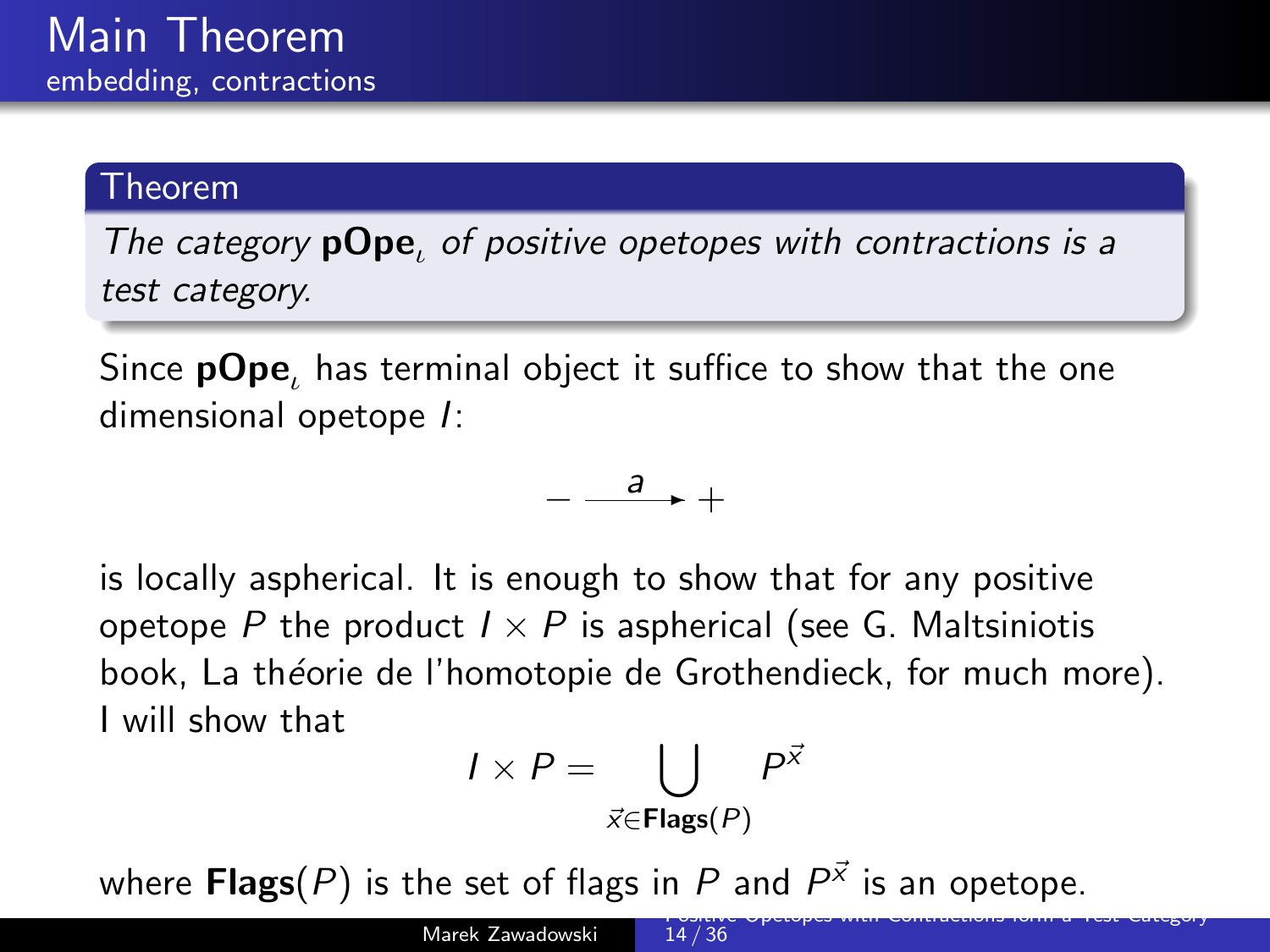#### Some examples of products

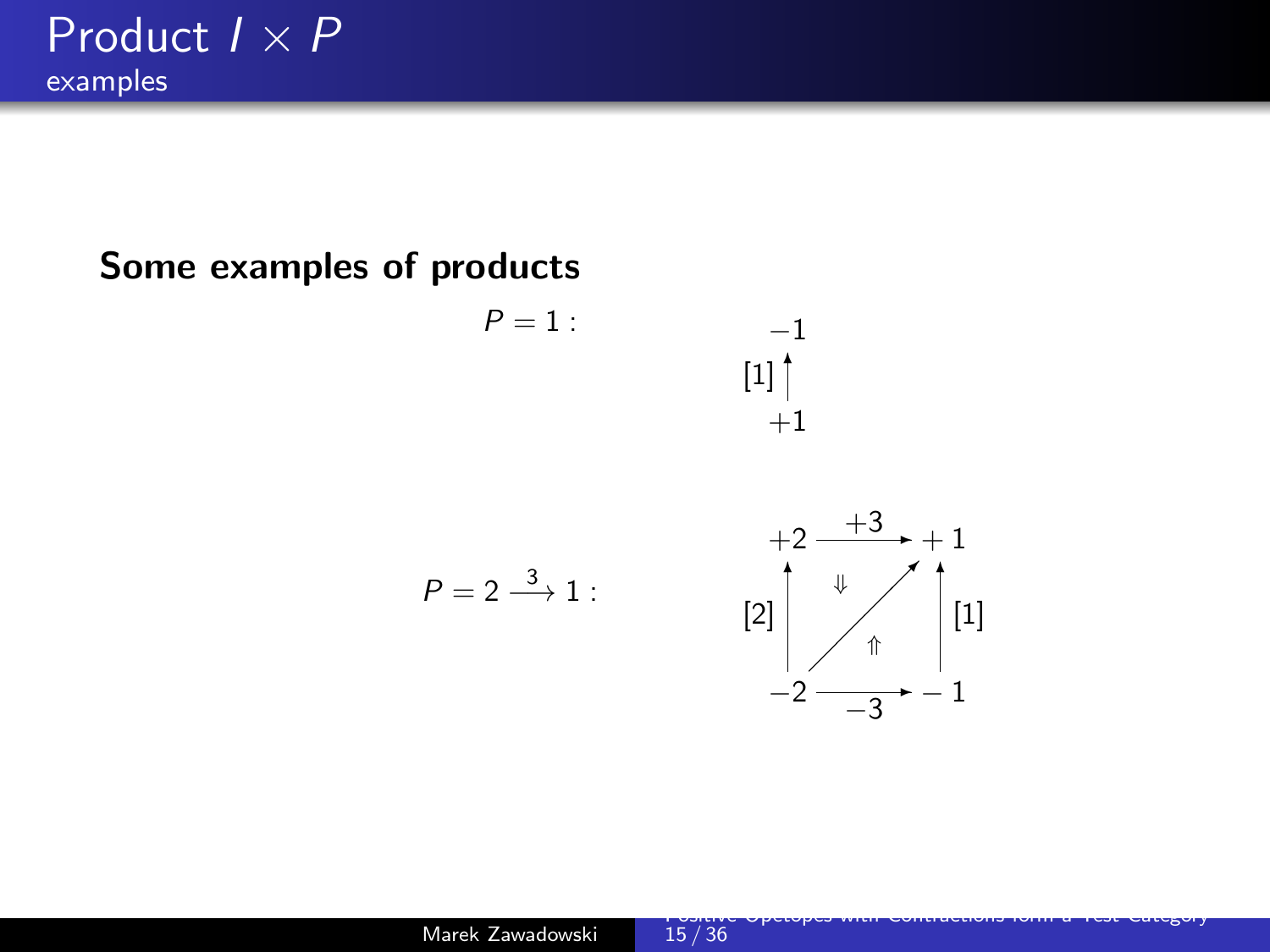General picture of  $I \times P$ :

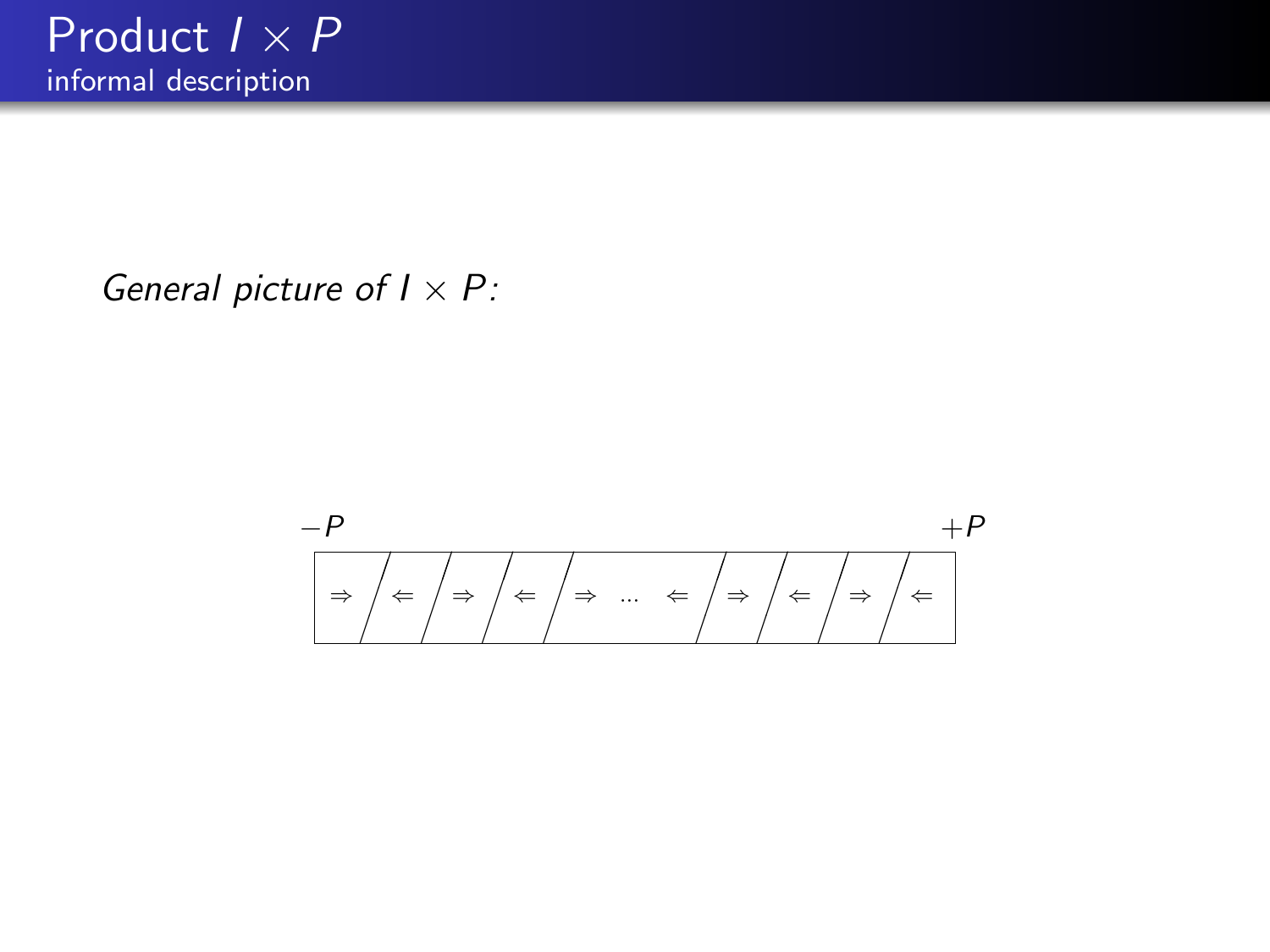General picture of  $I \times P$ :

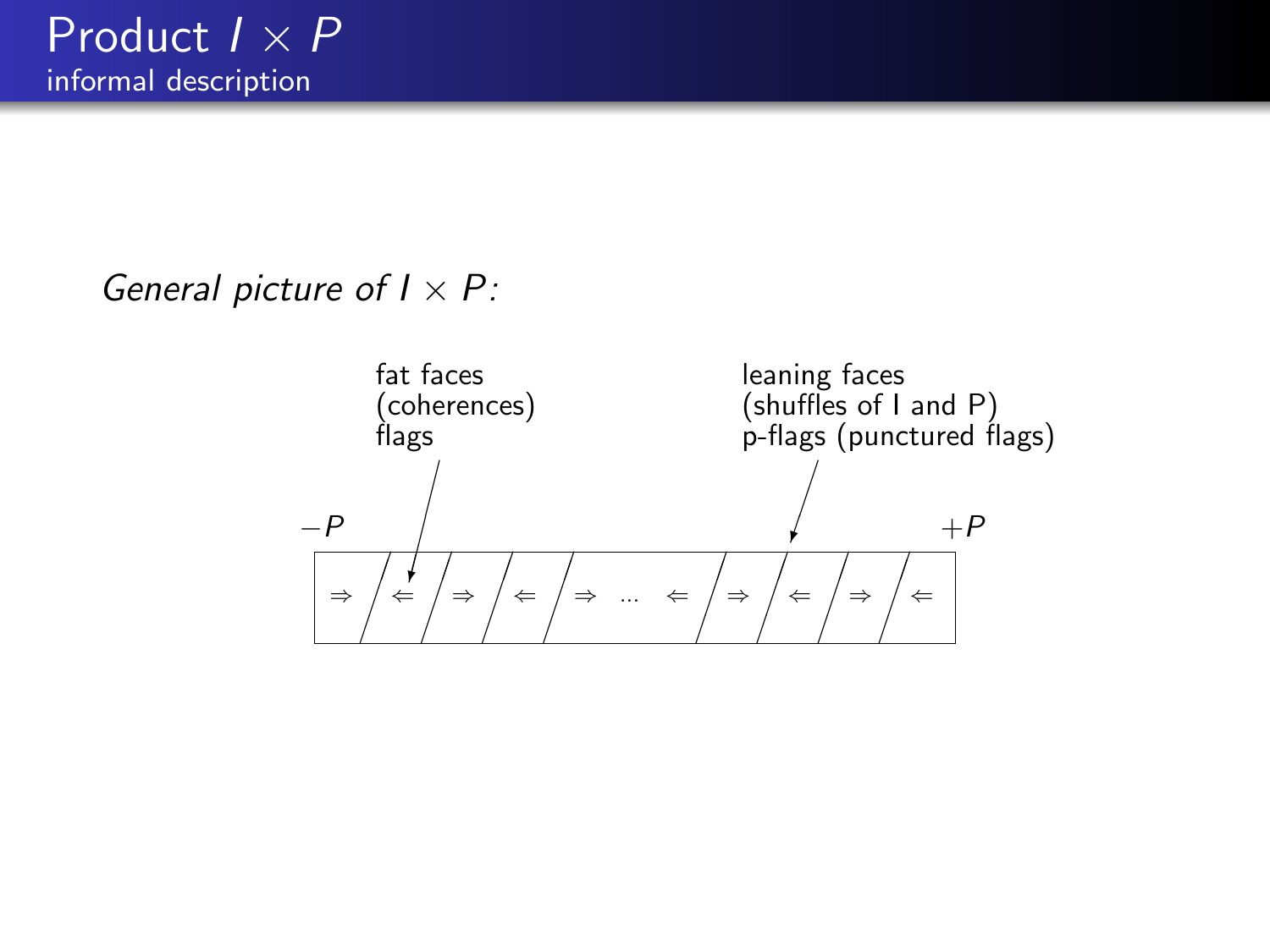General picture of  $I \times P$ :

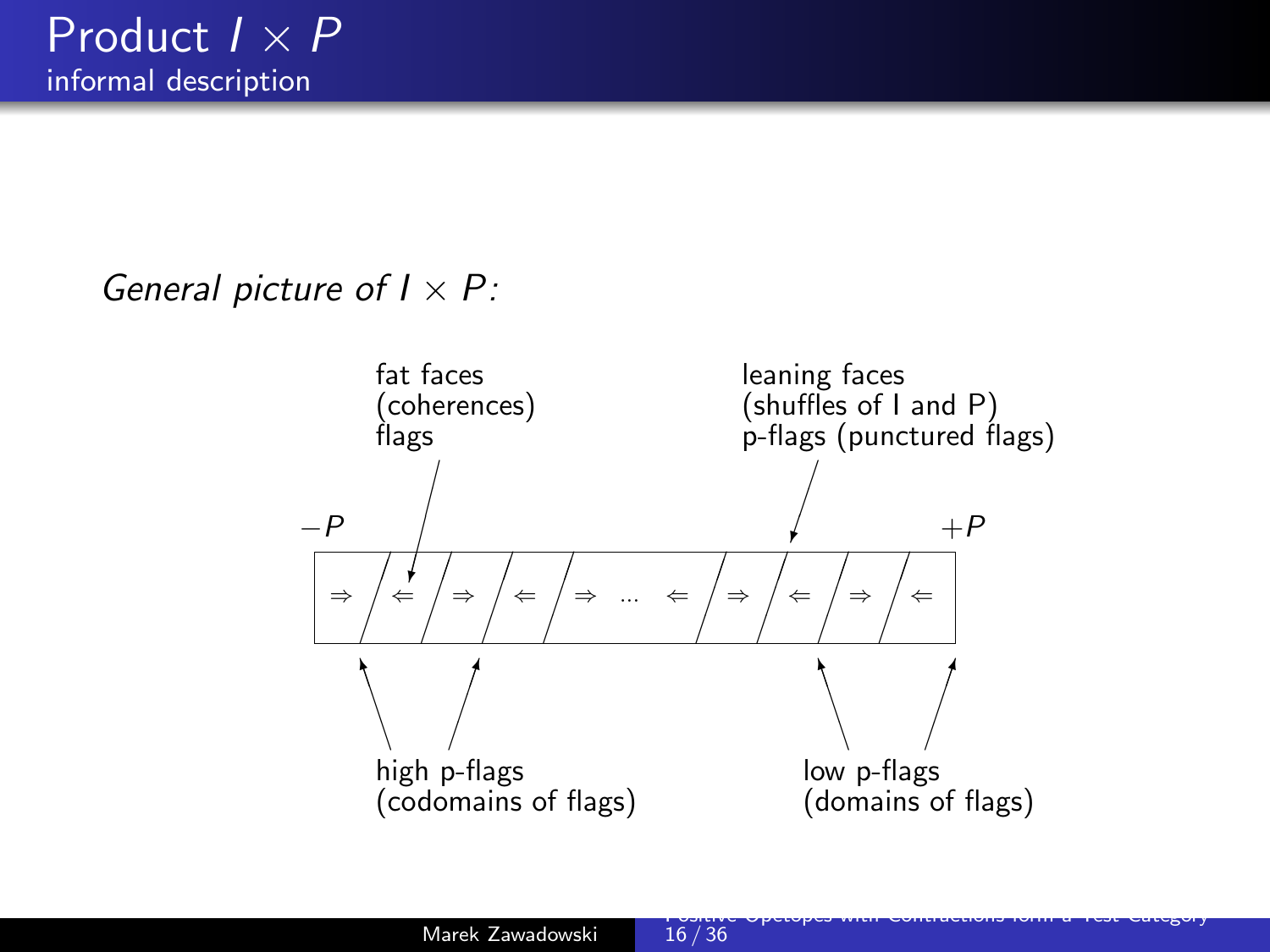We have an embedding  $\kappa$  :  $\mathsf{pOpe} \longrightarrow \mathsf{pOpe}_\iota$  and hence a left Kan extension

## $\kappa_{!}:\widehat{\mathsf{pOpe}}\longrightarrow \widehat{\mathsf{pOpe}}_{\iota}$

We shall describe the object  $Cyl(P)$  in  $\overline{p}Op\overline{e}$  that is aspherical already in **pOpe** so that  $\kappa_1(Cyl(P))$  is the product of I and P in p $\mathsf{Ope}_\iota$  .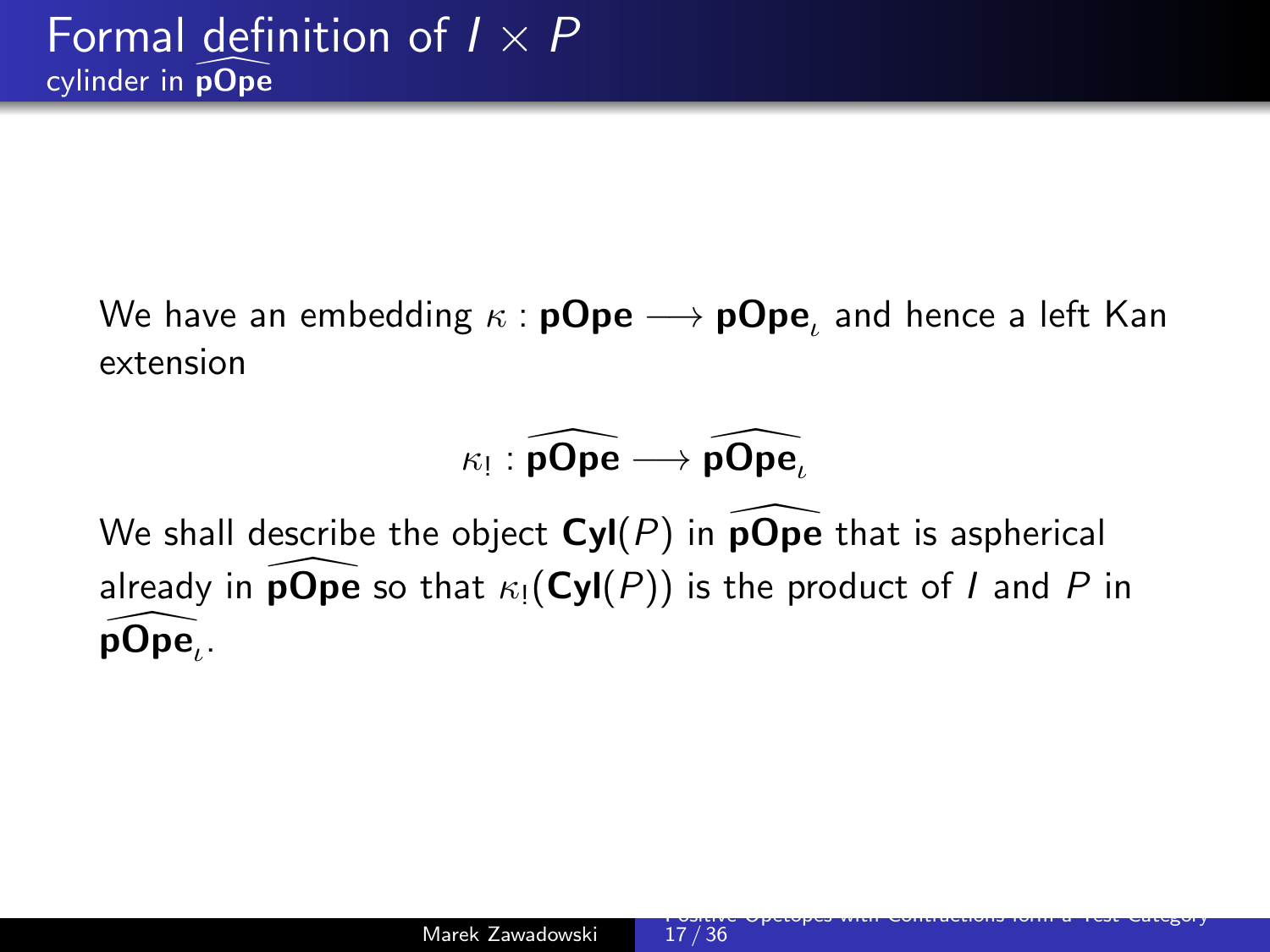## Formal definition of  $Cyl(P)$ flags

The notion of a flag is due to T. Palm (2003). A flag in  $P$  is a sequence of faces in  $P$ 

$$
\vec{x} = \left[\begin{array}{c} x_k \\ x_{k-1} \\ \dots \\ x_0 \end{array}\right]
$$

so that  $x_i$  is a face of dimension  $i$  and  $x_i \in \delta(x_{i+1}) \cup \gamma(x_{i+1})$ ,  $i = 0, \ldots, k - 1$ . A flag is maximal if  $x_k$  is the top face of P, i.e.  $dim(P) = k$ . Sign of flag

$$
\text{sgn}(x_k, x_{k-1}, \dots, x_1) = \begin{cases} 1 & \text{if } k = 1 \\ \text{sgn}(x_{k-1}, \dots, x_0) & \text{if } x_{k-1} = \gamma(x_k) \\ (-1) \cdot \text{sgn}(x_{k-1}, \dots, x_0) & \text{if } x_{k-1} \in \delta(x_k) \end{cases}
$$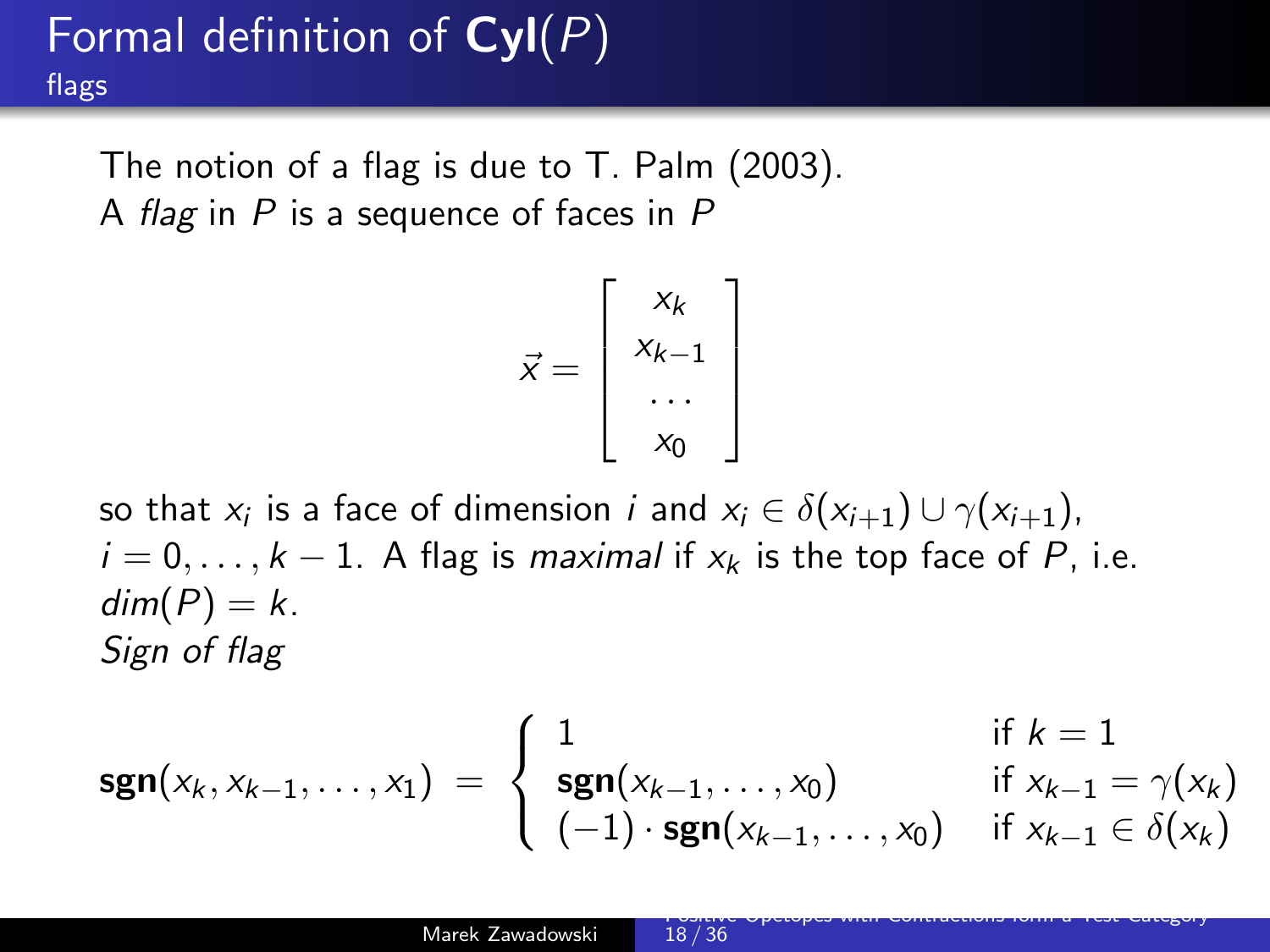**Flags**<sub> $P$ </sub> - is the set of maximal flags in P.

Flag order  $\triangleleft$  on Flags<sub>p</sub>, the set of maximal flags in P. Let  $\vec{x}, \vec{y} \in \text{Flags}_P$  be two different flags. Let  $k = \min\{j|x_j \neq y_j\}$ . We put  $\vec{x} \triangleleft \vec{v}$  iff

$$
k = 0 \text{ and } y_0 <^+ x_0,
$$

? or  $k>0$ , sg $\mathbf{n}(x_{k-1}, \ldots, x_{l}) = 1$  and  $x_k \prec_{x_{k-1}} y_k$ 

3 or  $k > 0$ , sgn $(x_{k-1}, \ldots, x_l) = -1$  and and  $y_k \prec_{x_{k-1}}^{op} x_k$ .

Clearly, the flag order is a strict and linear. Its reflexive closure will be denoted by  $\triangleleft$ .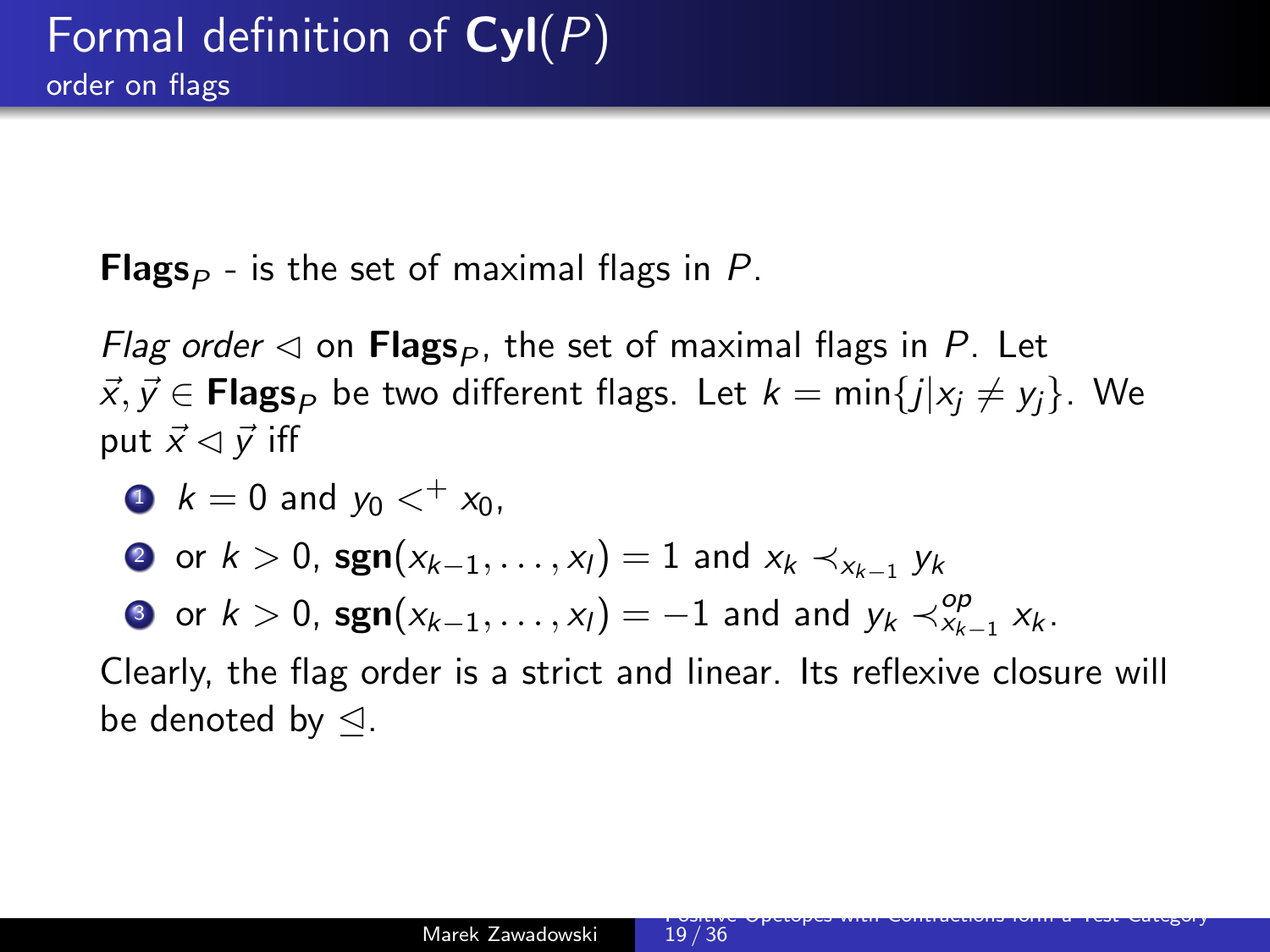## Formal definition of  $Cyl(P)$ p-flags

#### Lemma

Two consecutive flags differ by exactly one face.

'Intersection' of two consecutive flags is a p-flag (plug 0 - a dummy face) in place flags differ. They are of form high p-flag  $(\vec{x}_{high})$  low p-flag  $(\vec{x}_{low})$ 

$$
\left[\begin{array}{c} x_k \\ 0 \\ x_{k-2} \\ \cdots \\ x_0 \end{array}\right]
$$

$$
\begin{bmatrix}\nx_k \\
\gamma(x_k) \\
\dots \\
\gamma^{(l+2)}(x_k) \\
t \\
0 \\
x_{l-1} \\
\dots \\
x_0\n\end{bmatrix}
$$

 $\sqrt{ }$  $\overline{\phantom{a}}$  $\overline{1}$  $\overline{1}$  $\overline{1}$  $\overline{1}$  $\overline{1}$  $\overline{1}$  $\overline{1}$  $\overline{1}$  $\overline{1}$  $\overline{1}$  $\overline{\phantom{a}}$  $\overline{1}$ 

where  $t \in \delta \gamma^{(1+2)}(x_k)$ . [Positive Opetopes with Contractions form a Test Category](#page-0-0)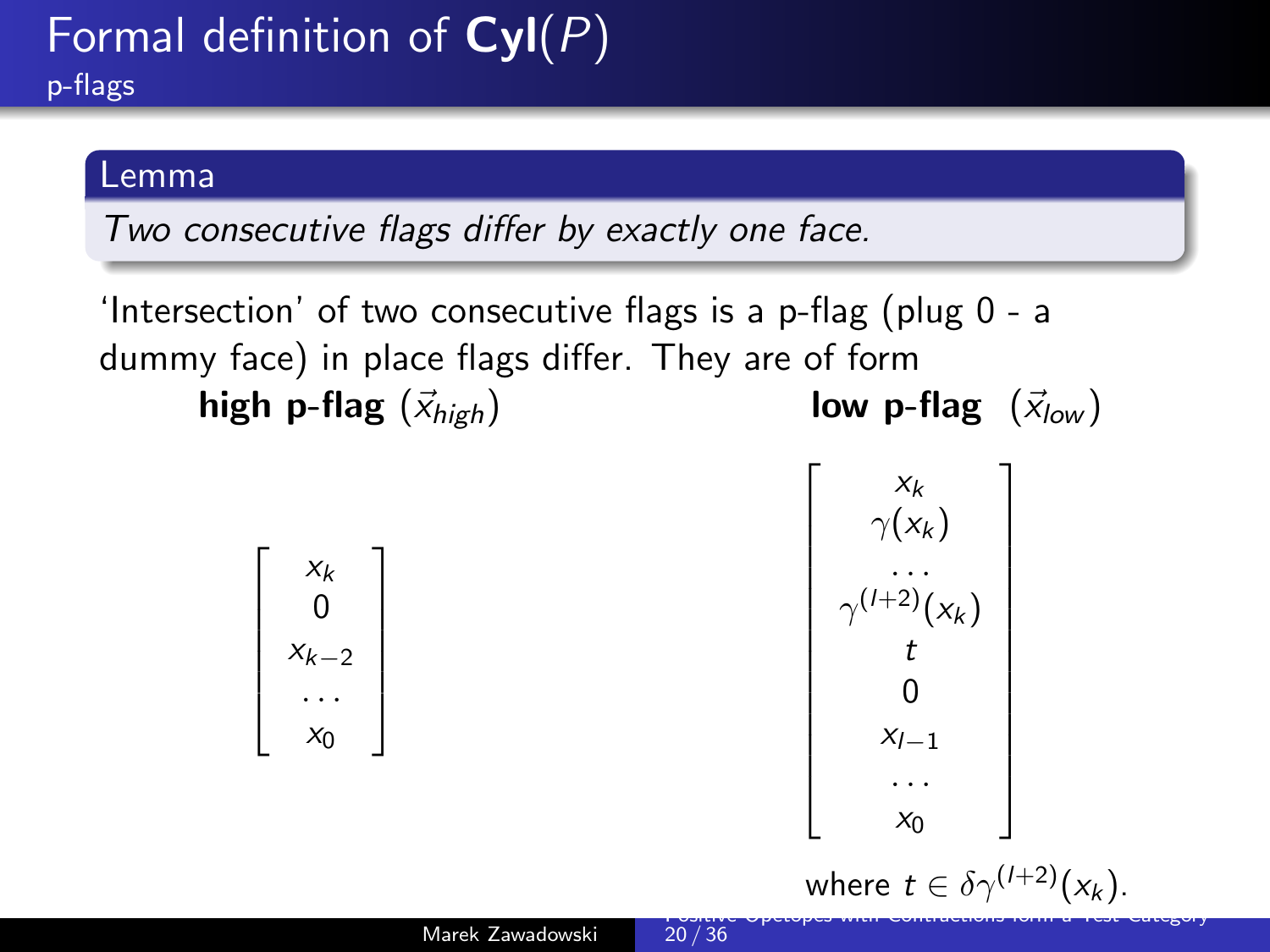Faces in the opetopic set  $Cyl(P)$  in pOpe:

- **1** Flat faces  $\{-\} \times P$  and  $\{+\} \times P$ ;
- All flags of all faces of  $P$ ;
- All p-flags of all faces in P.

The dimension of a face  $-p$  or  $+p$  is the dimension of p. The dimension of a flag or p-flag is the number of non-zero faces in the sequence.  $Cyl(P)_k$  is the set of all faces of  $Cyl(P)$  of dimension k.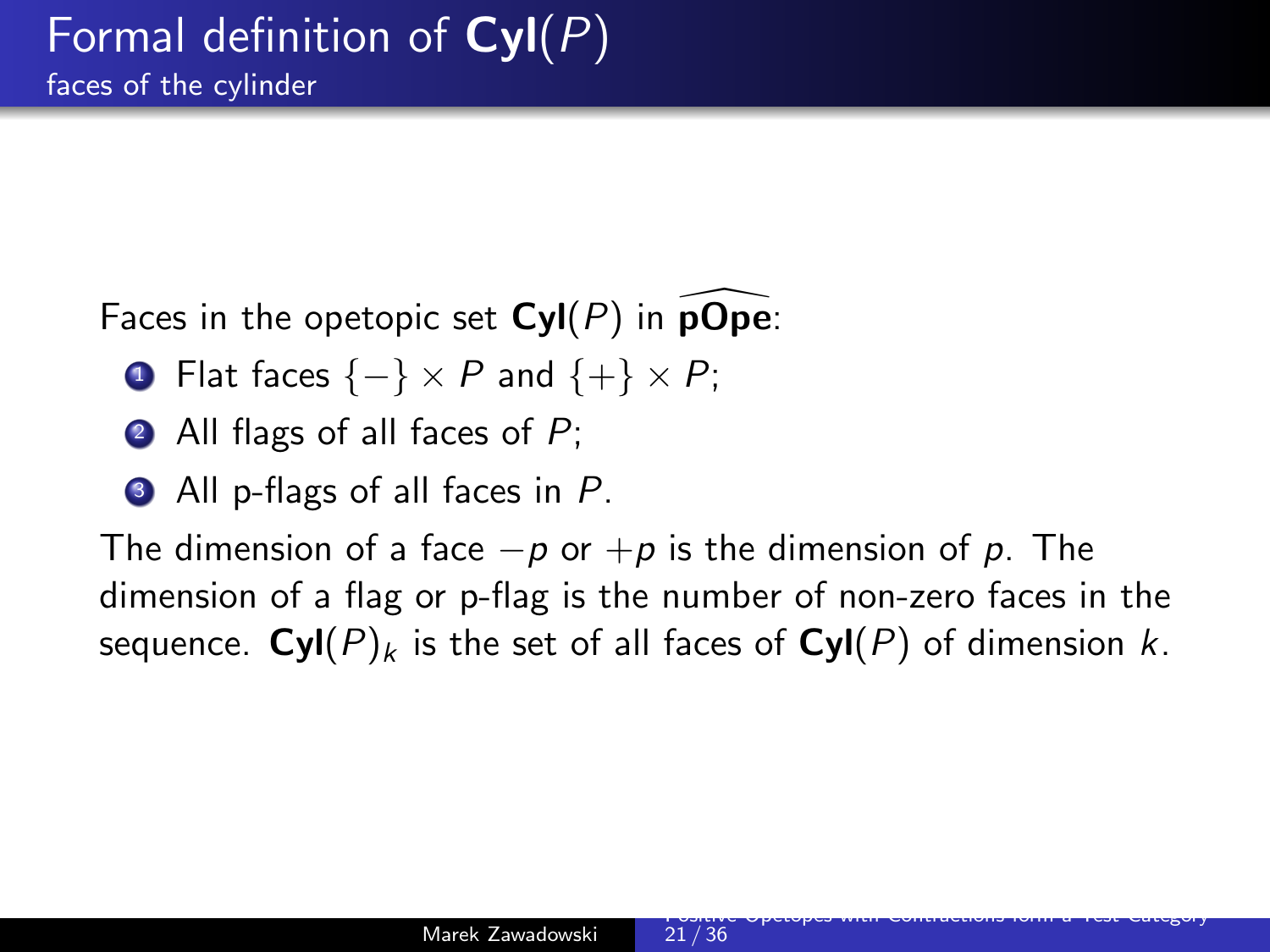We have a 'projection' function  $\pi_P : \text{Cyl}(P) \longrightarrow P$  such that for a face  $\varphi \in \mathsf{Cyl}(P)$ 

$$
\pi_P(\varphi) = \left\{ \begin{array}{ll} x & \text{if } \varphi \in \{-x, +x\}, \\ x_k & \text{if } \varphi = x_k, \dots, x_0 \end{array} \right.
$$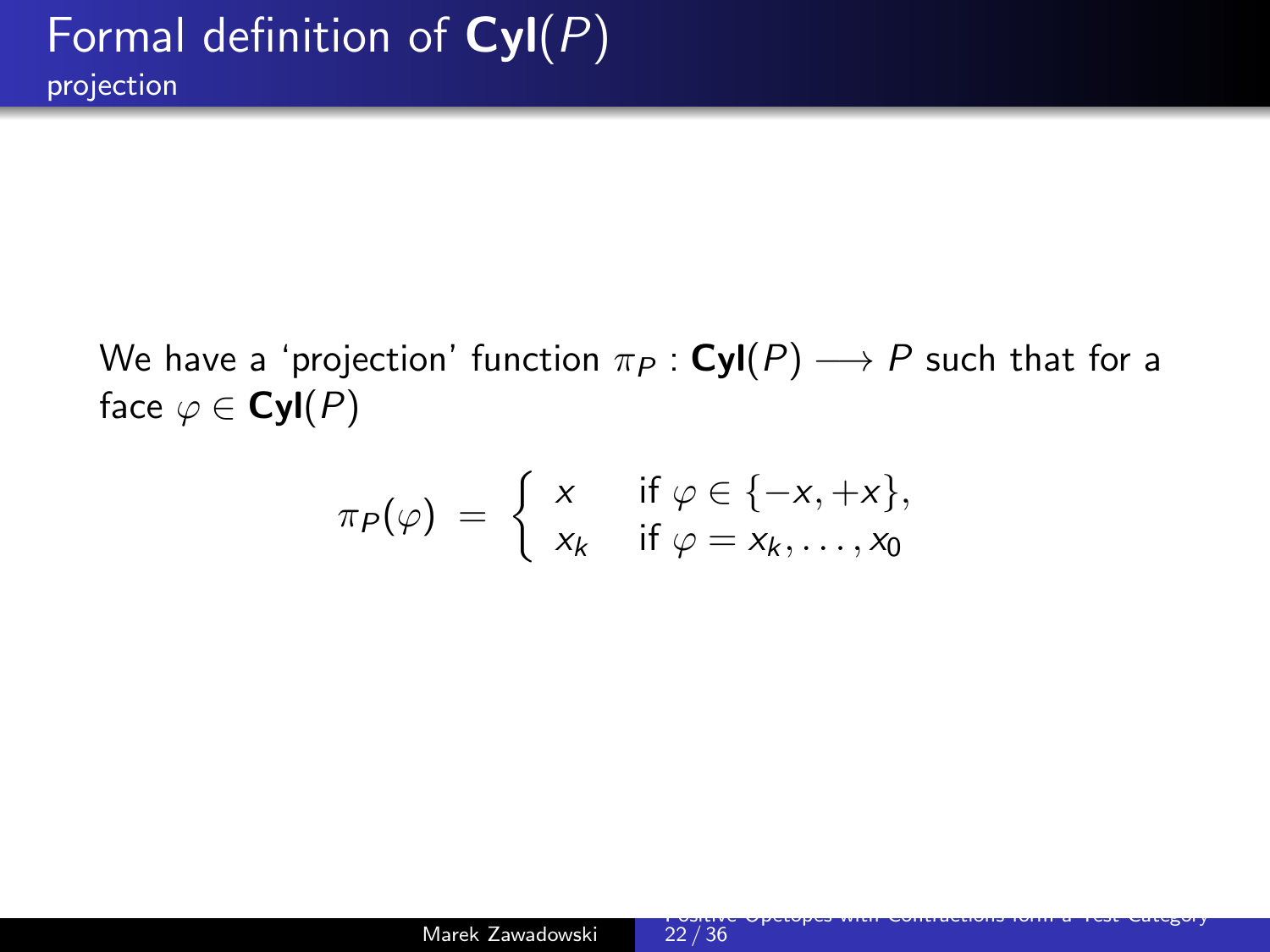Intuitions from symplicial sets  $\triangle_1 \times \triangle_7$ :

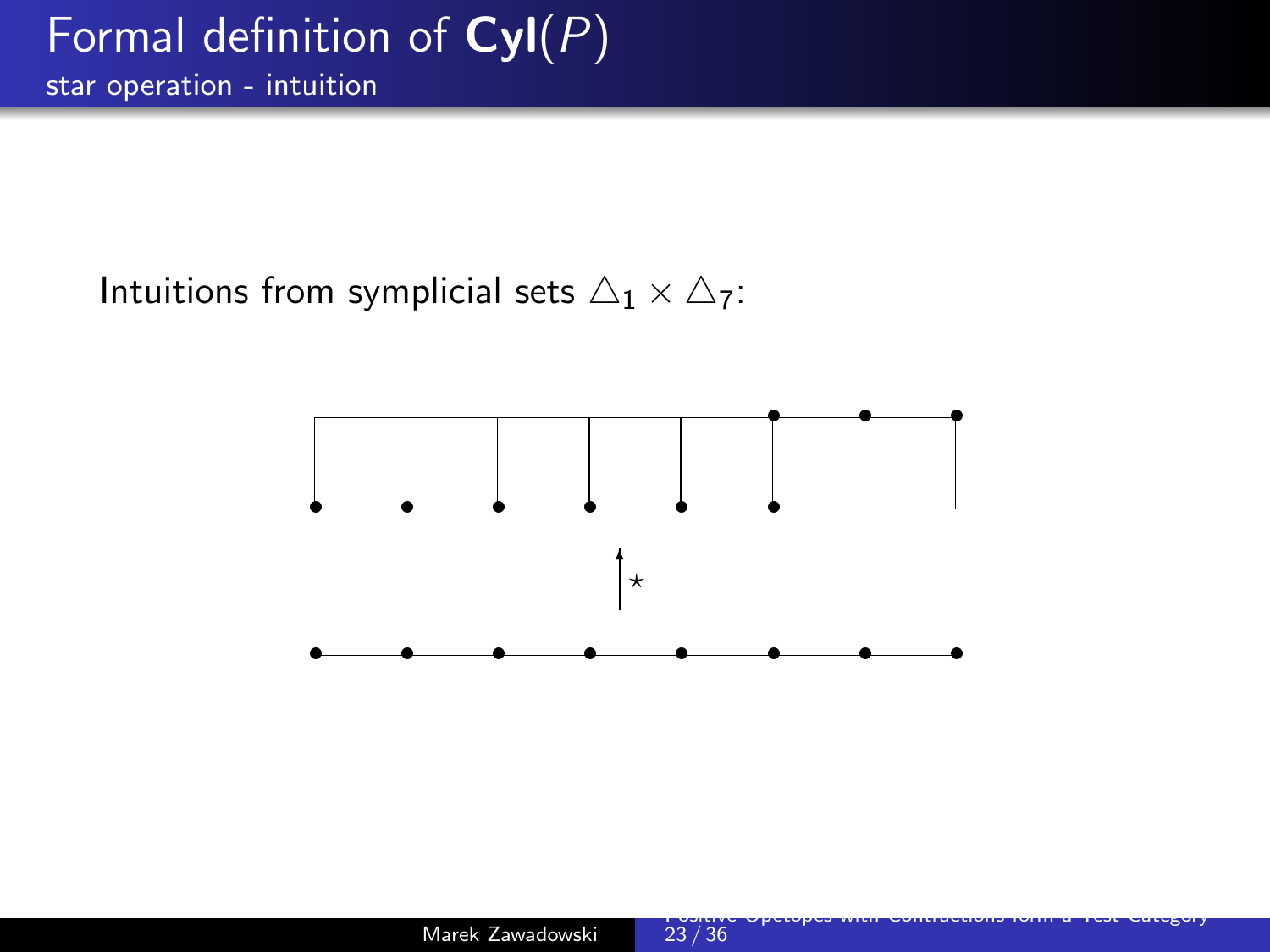We define an 'inverse' operation to projection on flags

 $\star$  :  $P \times$  Flags<sub>*P*</sub>  $\rightarrow$  Cyl(*P*)

so that, for  $\vec{x} = [x_n, \ldots, x_0] \in \mathsf{Flags}_P$  and  $p \in P_k$ , we have  $p \star \vec{x} =$  $\int \frac{\vec{x}_{\vert k}}{k}$  if  $p = x_k$ ;<br>(flag)  $\overline{\phantom{a}}$  $\begin{array}{c} \begin{array}{c} \begin{array}{c} \begin{array}{c} \end{array} \\ \end{array} \\ \begin{array}{c} \end{array} \end{array} \end{array}$  $[p, 0, \vec{x}_{\lceil k-2}]$  otherwise, if  $k > 0$  and  $x_k <^+ p$ ;<br>(high p-flag)  $[p, t, 0, \vec{x}_{\lceil k-2}]$  otherwise, if  $k > 1$ ,  $x_{k-1} \leq^+ t \in \delta(p);$ <br>(low p-flag)  $[p, \gamma(p) \star \vec{x}]$  otherwise, if  $k > 2$ ,  $\gamma(p) \star \vec{x}$  is a p-flag;<br>(induction, low p-flag)  $-p$  otherwise, if  $\gamma^{(0)}(p) \leq^+ x_0;$ <br>(bottom flat face)  $+p$  otherwise, if  $x_0 <^+ \gamma^{(0)}(p)$ .<br>(top flat face)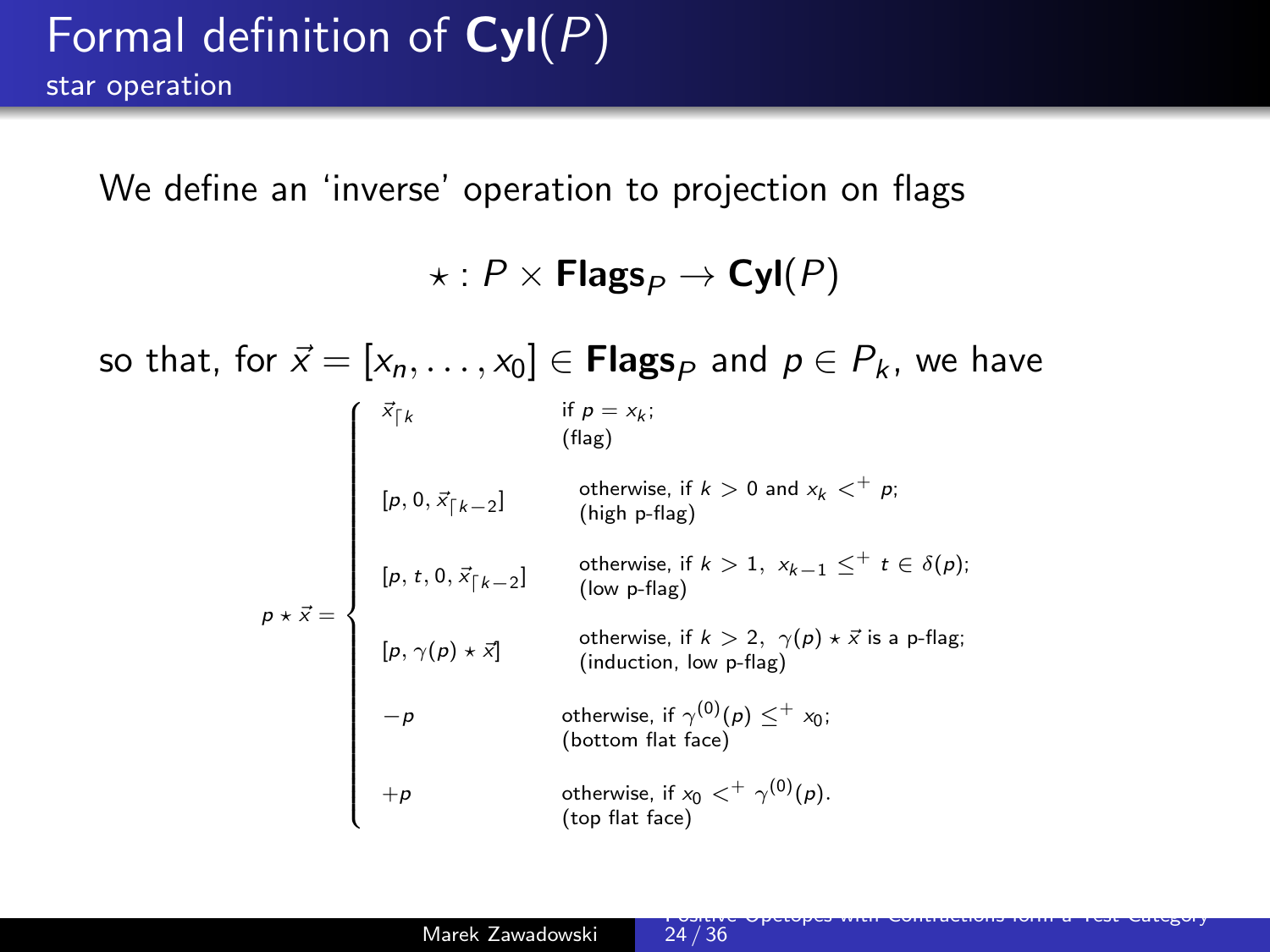### Formal definition of  $\textbf{Cyl}(P)$ domains and codomains of flags

Let  $\vec{x} = x_k, \ldots, x_0$  be a flag in **Cyl**(P). We put

$$
\gamma(\vec{x}) = \vec{x}_{high}
$$

and

$$
\delta(\vec{x}) = \{\vec{x}_{\lceil k-1}, \vec{x}_{\text{low}}\}
$$

$$
\delta(\vec{x}) = \begin{cases}\n\{\vec{x}_{\lceil k-1, -x_k\}} & \text{if } \vec{x} \text{ is the first flag,} \\
\{\vec{x}_{\lceil k-1, +x_k\}} & \text{if } \vec{x} \text{ is the last flag,} \\
\{\vec{x}_{\lceil k-1, \vec{x}_{\lceil \sqrt{k-1} \rceil}, \vec{x}_{\lceil \sqrt{k-1} \rceil}\}\n\end{cases}
$$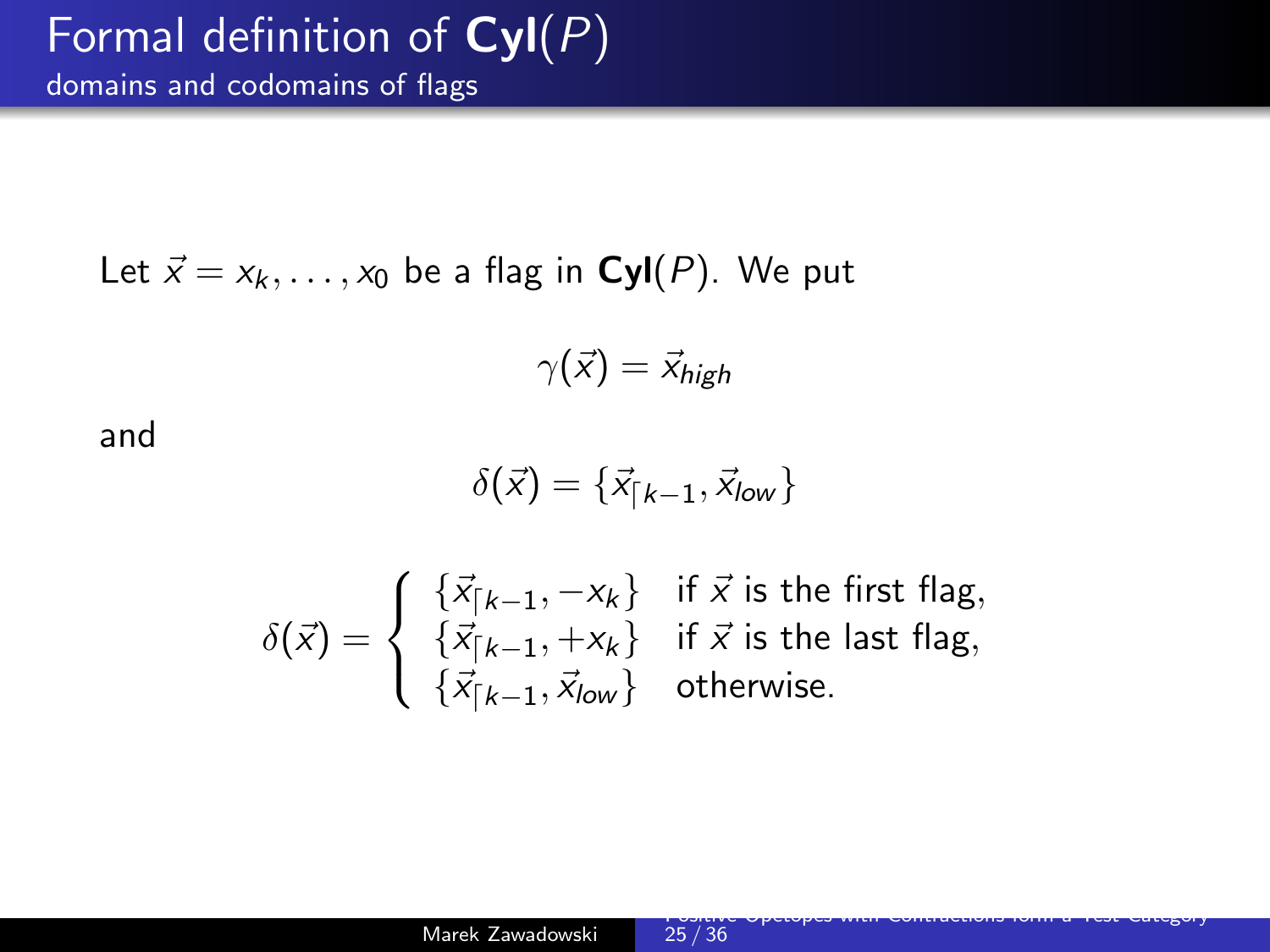### Formal definition of  $\textbf{Cyl}(P)$ domains and codomains of p-flags

Let  $\vec{x} = x_k, \ldots, \hat{x_i}, \ldots, x_0$  be a p-falg in P. We put

$$
\gamma(\vec{x}) = \gamma(x_k) \star \vec{x} = \begin{cases}\n\begin{bmatrix}\n\gamma(x_k) \\
0 \\
x_{n-3} \\
\vdots \\
x_0\n\end{bmatrix} & \text{if } i = k - 1, k - 2, \\
\begin{bmatrix}\nx_{k-1} \\
x_{k-2} \\
\vdots \\
x_0 \\
x_0\n\end{bmatrix} & \text{otherwise.}\n\end{cases}
$$

$$
\delta(\vec{x}) = \begin{cases}\n\{p \star \vec{x} \mid p \in \delta(x_k)\} & \text{if } \vec{x} \text{ is a low p-flag,} \\
\{p \star \vec{x} \mid p \in \delta(x_k)\} \cup \{\vec{x}_{\lceil k-2}\} & \text{if } \vec{x} \text{ is a high p-flag.}\n\end{cases}
$$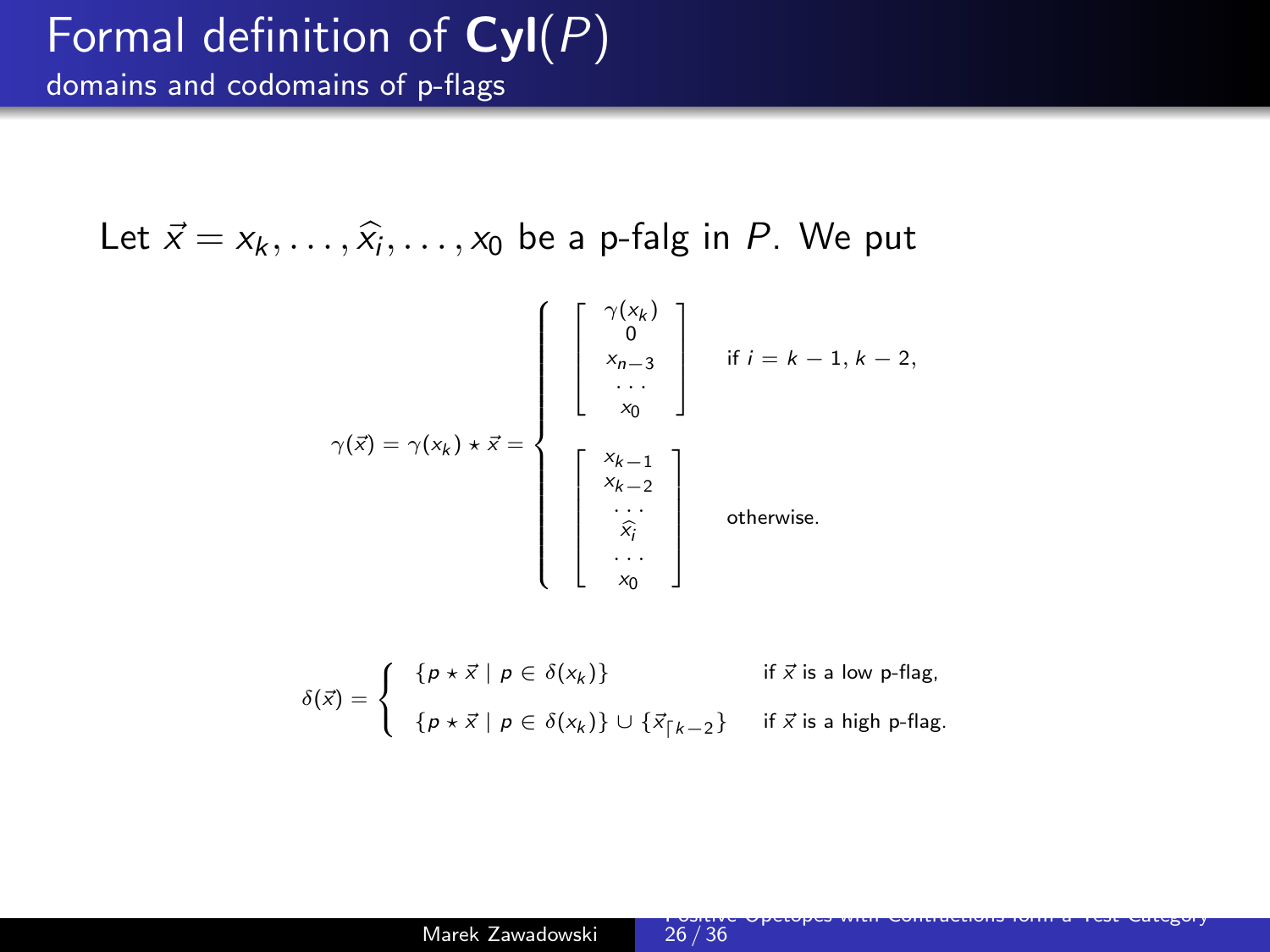## Formal definition of  $\overline{\text{Cyl}(P)}$

domains and codomains of flat faces

For  $p \in P_{\geq 1}$  we have

$$
\gamma(-\rho)=-\gamma(\rho),\hspace{0.5cm}\gamma(+\rho)=+\gamma(\rho)
$$

and

$$
\delta(-p) = \{-q : q \in \delta(p)\}, \quad \delta(+p) = \{+q : q \in \delta(p)\}.
$$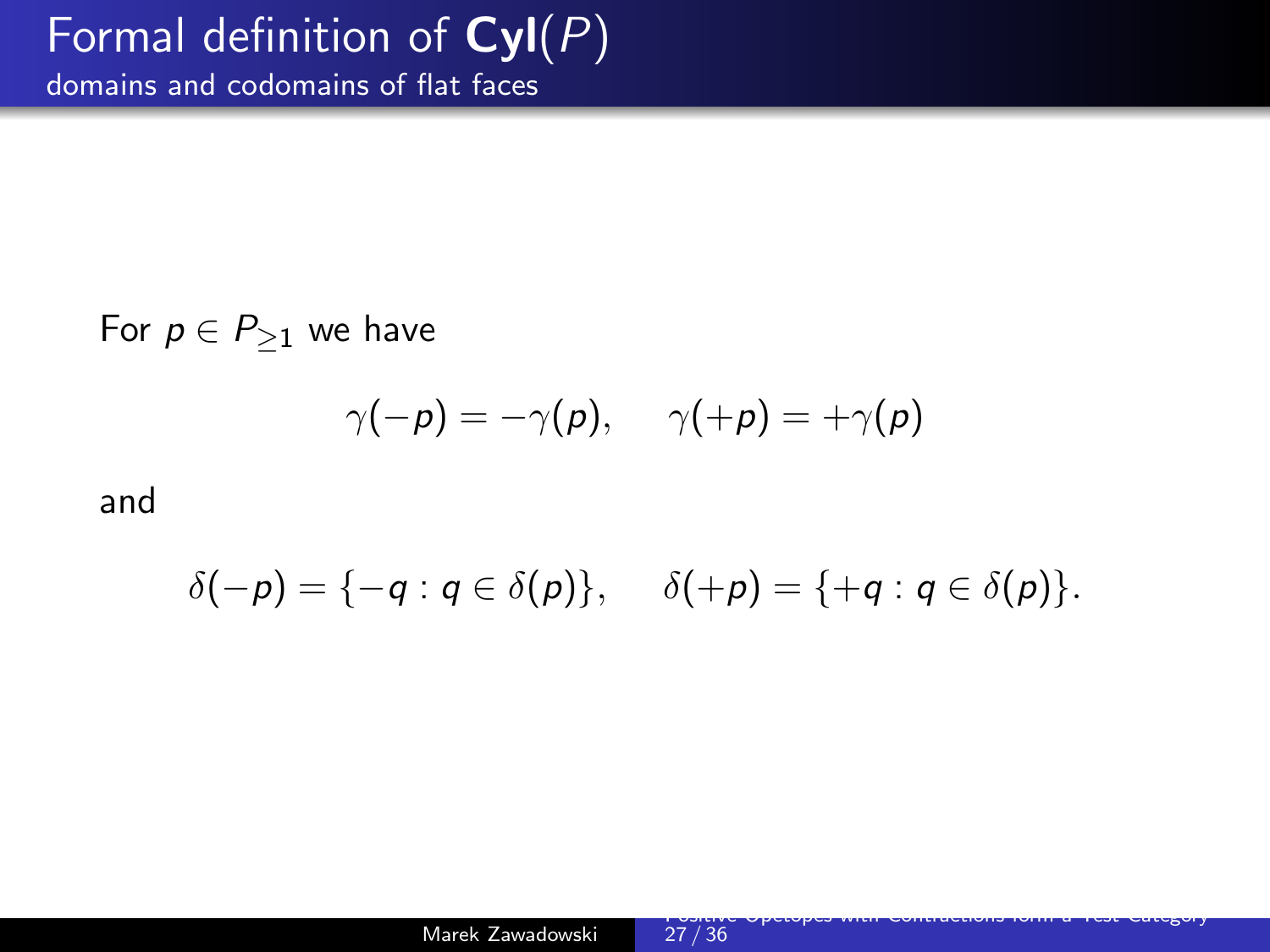Let  $\vec{x}$  be a flag or p-flag in P.

By  $P^{\vec{X}}$  we denote the least subset of faces of  $\textsf{Cyl}(P)$  containing the face  $\vec{x}$  and closed under  $\gamma$ 's and  $\delta$ 's.

#### Lemma

 $P^{\vec{x}}$  is an opetope.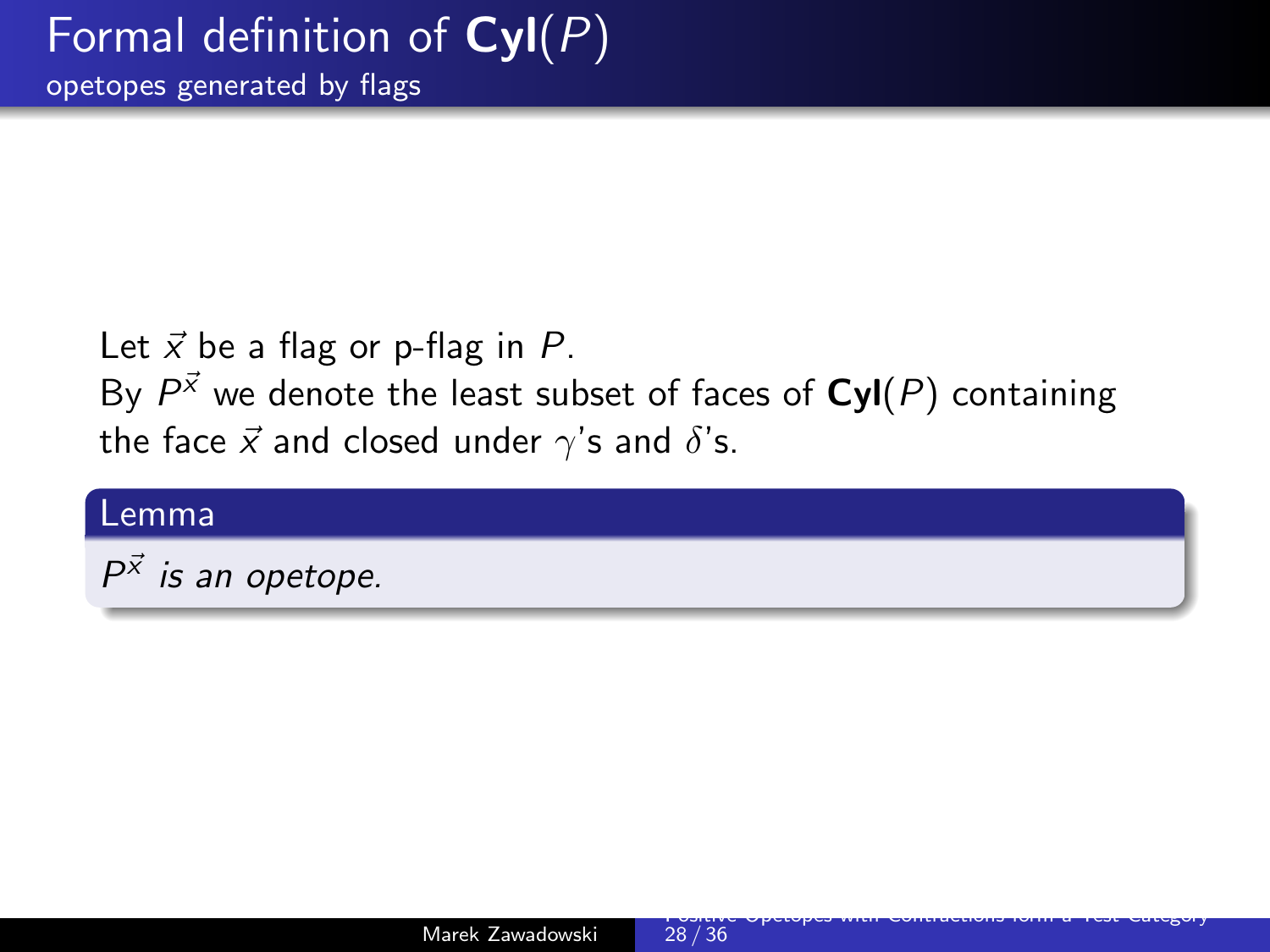#### Theorem

**1** Let  $\vec{x}' \lhd \vec{x}$  be two consecutive flags. Then, in  $\widehat{\text{pOpe}}$ , we have  $(\begin{array}{c} | \end{array} P^{\vec{y}}) \cap P^{\vec{x}} = P^{\vec{x}' \cap \vec{x}};$  $\vec{y} \leq \vec{x}$ **2** Cyl $(P) = \bigcup_{\vec{x} \in \mathsf{Flags}_P} P^{\vec{x}}$  in pOpe; 3  $I \times P = \text{Cyl}_\iota(P) := \kappa_! (\text{Cyl}(P))$  in  $\widehat{\text{pOpe}}_\iota$ ;  $1 \times P$  is aspherical in  $\widehat{\textbf{pOpe}}_{\iota}$ .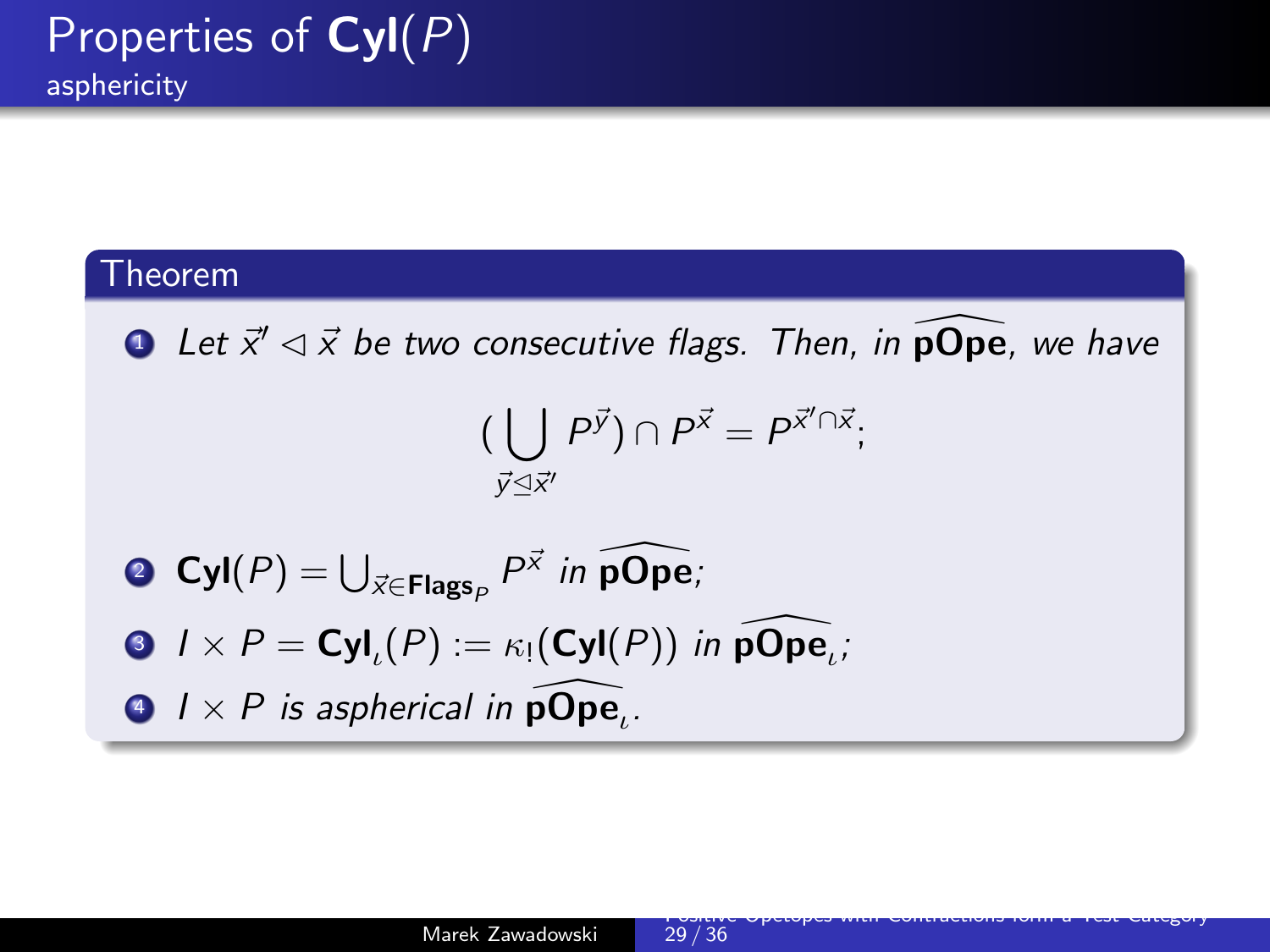## Combinatorial definition of contractions

Let P and Q be positive opetopes. A contraction morphism of opetopes (or contraction for short)  $h: Q \longrightarrow P$  is function  $h: |Q| \longrightarrow |P|$  between faces of opetopes such that

- **1** dim(q)  $\ge$  dim(h(q)) for  $q \in Q$ .
- $\bullet$  (preservation of codomains)  $h(\gamma^{(k)}(q)) = \gamma^{(k)}(h(q))$ , for  $k > 0$  and  $q \in Q_{k+1}$ .
- <sup>3</sup> (preservation of domains)

**0** if  $dim(h(q)) \ge dim(q) - 1$ , then h restricts to a bijection

$$
(\delta^{(k)}(q) - \ker(h)) \xrightarrow{h} \delta^{(k)}(h(q))
$$

for  $k \geq 0$  and  $q \in Q_{k+1}$ ; where the kernel of h is defined as

$$
\ker(h) = \{q \in Q | dim(q) > dim(h(q))\},\
$$

 $\textbf{2}$  if  $\textit{dim}(h(q)) < \textit{dim}(q)-1$ , then  $\delta^{(k)}(q) \subseteq \text{ker}(h).$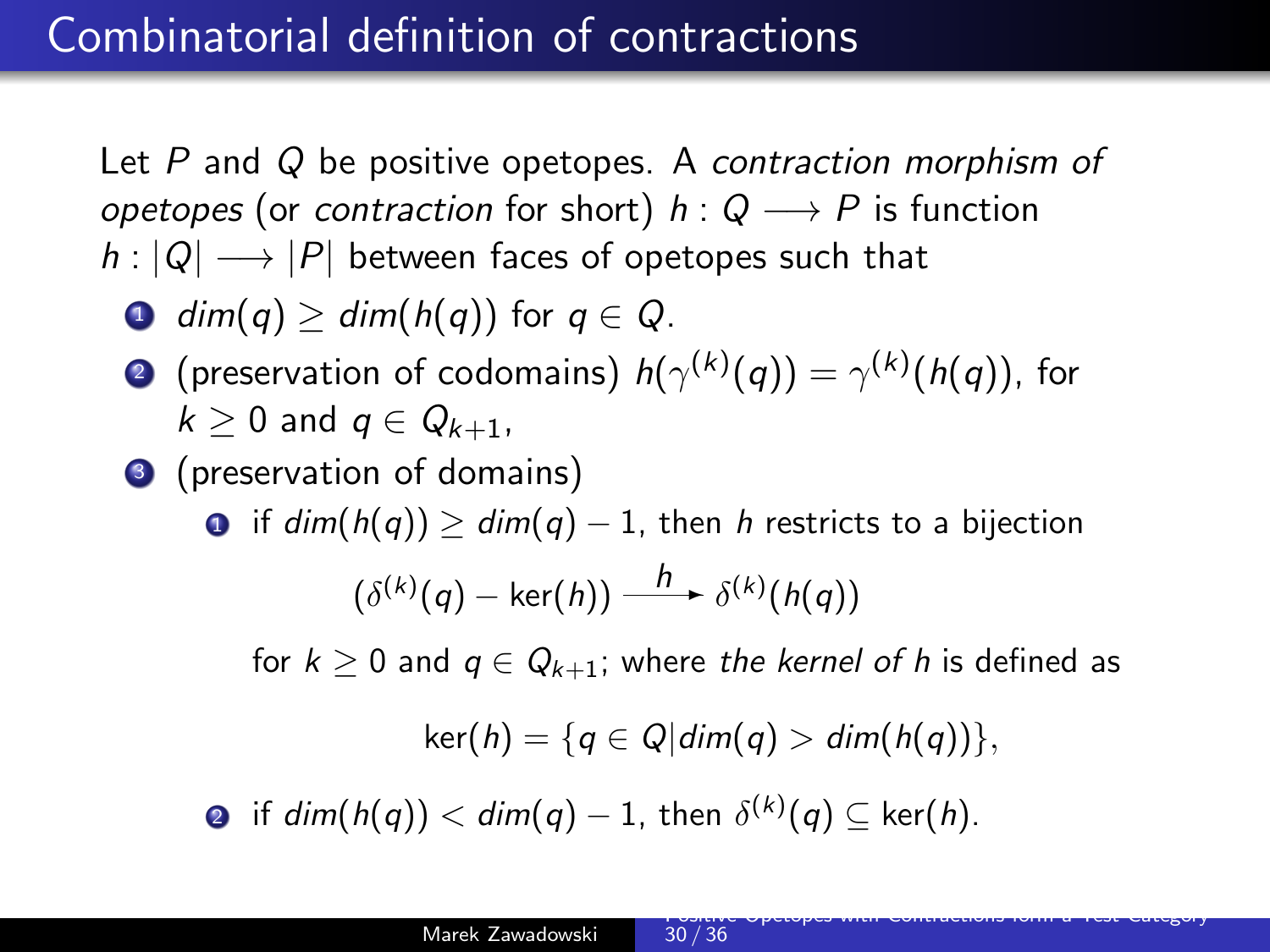## Universal property of product  $I \times P$ projections

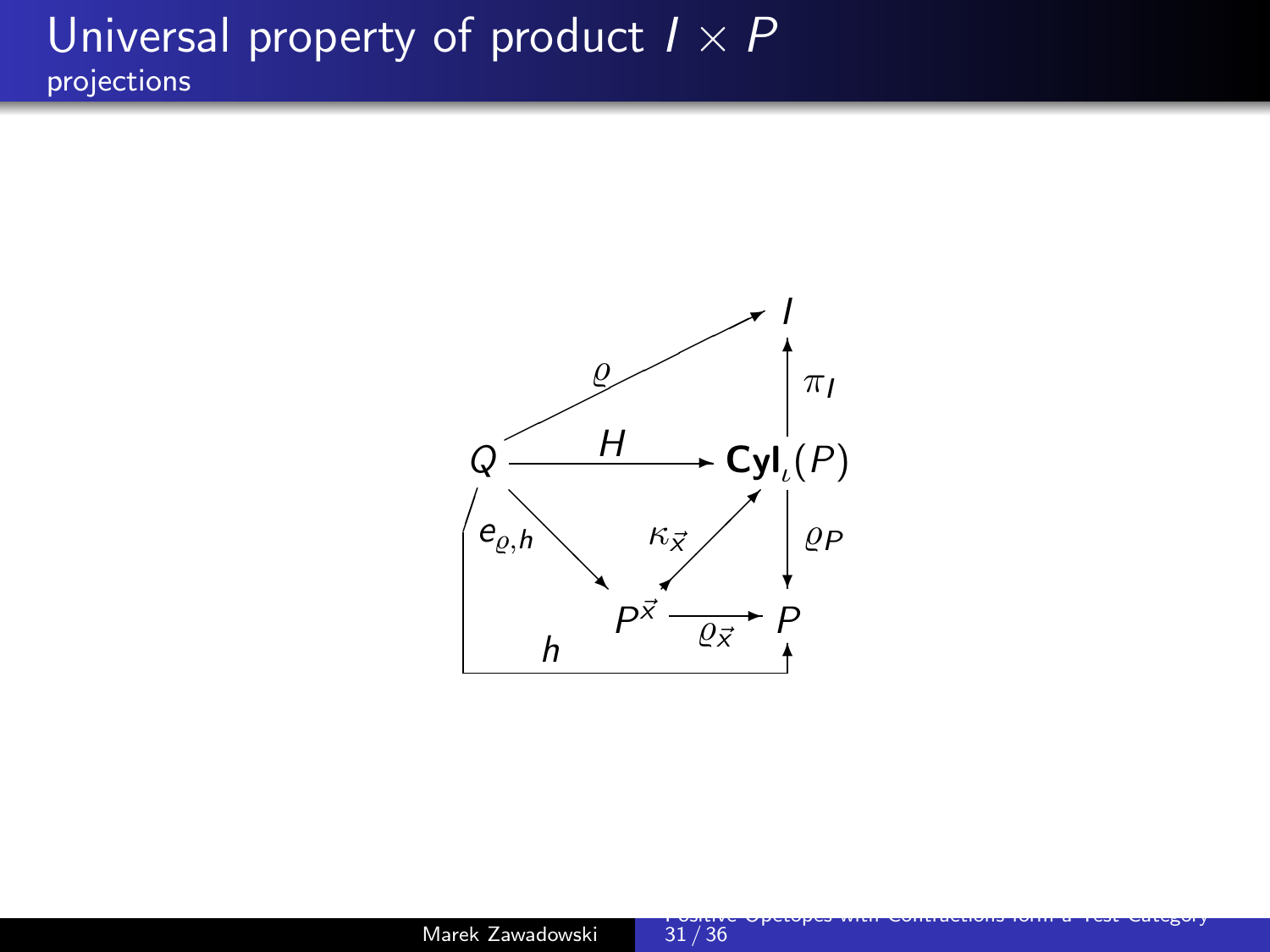We say that the face  $q \in Q_1 \langle \varrho, h \rangle$ -splits face  $p \in P_0$  iff  $h(q) = 1_p$ and  $\rho(q) = a$ . We say that the face  $q \in Q_{k+1} \langle \rho, h \rangle$ -splits face  $p \in P_k$  with  $k > 0$ iff

• 
$$
h(q) = p
$$
 and  $\rho(q) = a$ ;

 $\bullet$  There is a face  $q' \in \delta(q)$  such that  $q' \; \langle \varrho, h \rangle$ -splits  $h(q') \in P_{k-1}.$ 

If q is a splitting face, then  $p = h(q)$  is the *splitted face*.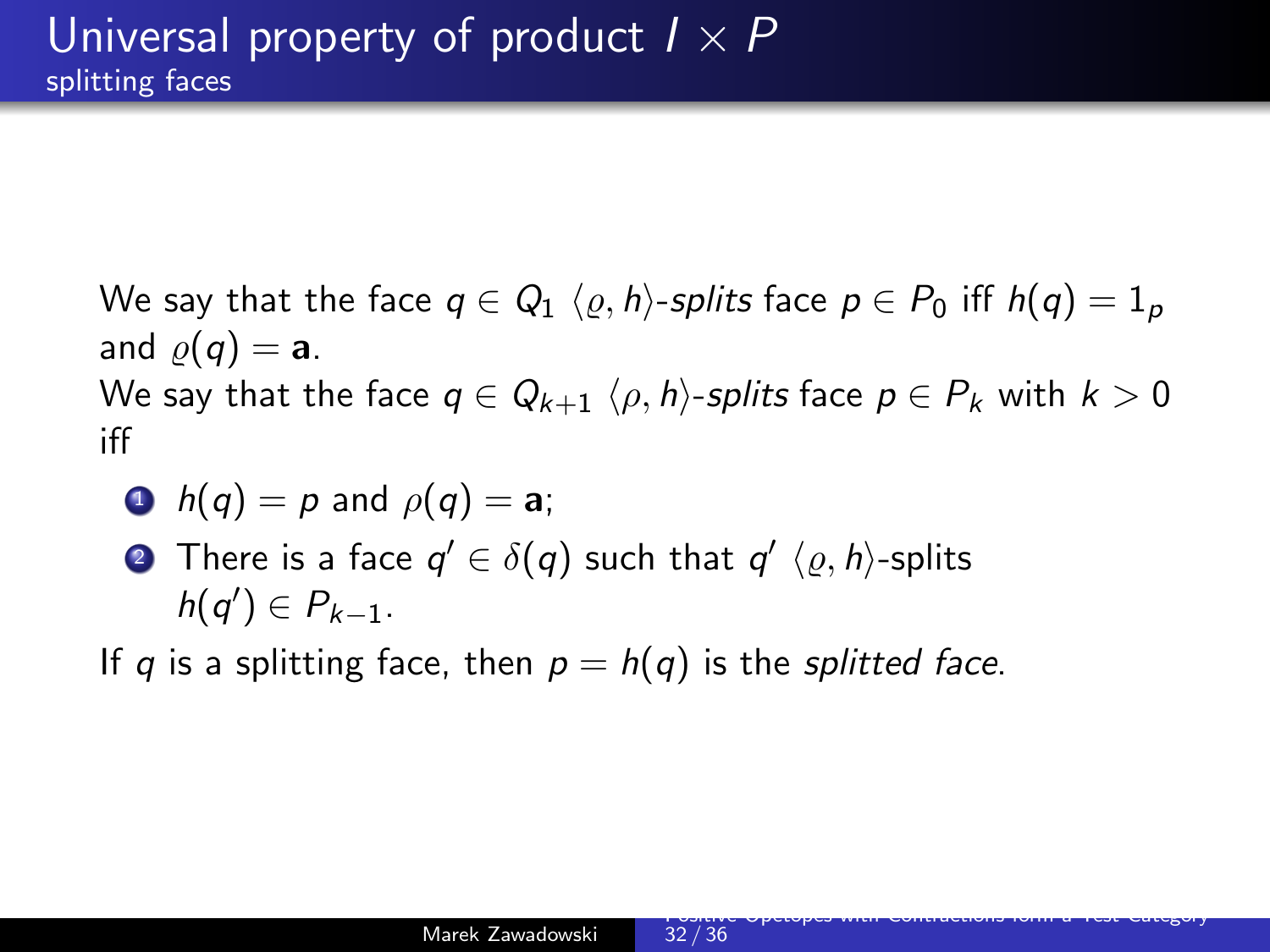We say that the face  $q \in Q_1$  is a  $\langle \varrho, h \rangle$ -threshold face iff  $h(q) = \in P_1$  and  $\varrho(q) = a$ . We say that the face  $q \in Q_{k+1}$  is a  $\langle \rho, h \rangle$ -threshold face iff  $h(q) = \in P_{k+1}$  and there is a  $\langle \rho, h \rangle$ -splitting faces in  $\delta(q)$ .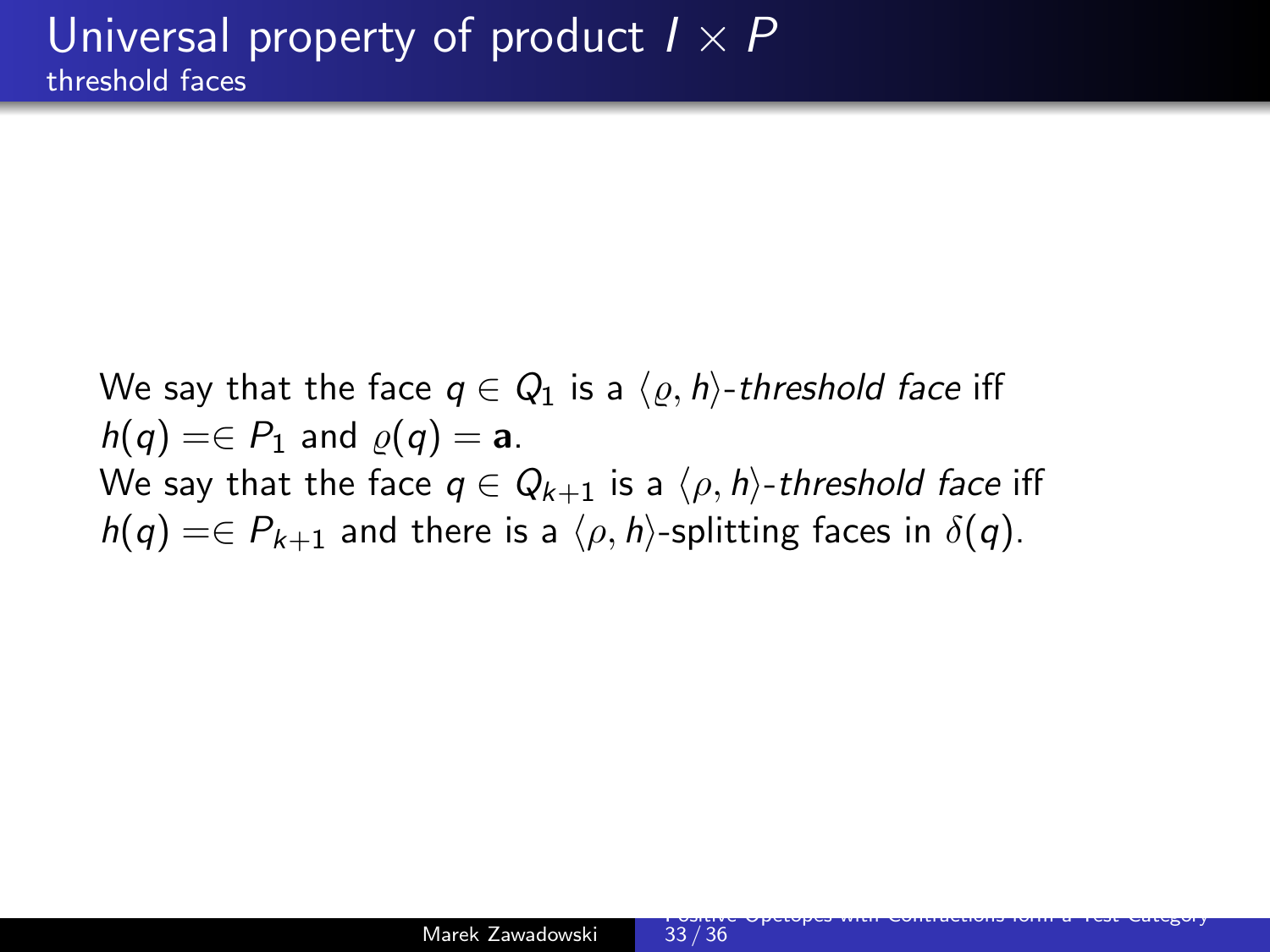#### Universal property of product  $I \times P$ splitting faces and threshold faces in a cone over product

$$
s_0^1 \quad a_1^2 \quad \dots \quad a_{u_1}^2 \quad s_0^1 \quad s_0^2 \quad t_0^1 \quad b_1^2 \quad \dots \quad b_{v_1}^2 \quad t_{v_1}^1
$$
\n
$$
s_1^3 \quad \gamma^{(1)}(q)
$$
\n
$$
s_1^2
$$
\n
$$
s_2^2
$$
\n
$$
s_2^3
$$
\n
$$
s_0^3 \quad a_1^4 \quad \dots \quad a_{u_3}^4 \quad s_{u_3}^3 \quad t_0^4 \quad t_0^3 \quad b_1^4 \quad \dots \quad b_{v_3}^4 \quad t_{v_3}^3
$$
\n
$$
t_0^2 \quad \text{for} \quad \gamma^{(2)}(q)
$$
\n
$$
b_1^3 \quad \text{if} \quad t_1^4
$$
\n
$$
b_2^5 \quad \text{if} \quad t_1^4
$$
\n
$$
t_{v_2}^2 \quad \text{if} \quad t_{v_4}^4
$$
\n
$$
t_{v_4}^2 \quad \text{if} \quad t_{v_4}^4
$$
\n
$$
t_{v_4}^2 \quad \text{if} \quad t_{v_4}^4
$$
\n
$$
t_{v_4}^2 \quad \text{if} \quad t_{v_4}^4
$$
\n
$$
t_{v_4}^2 \quad \text{if} \quad t_{v_4}^4
$$
\n
$$
t_{v_4}^2 \quad \text{if} \quad t_{v_4}^4
$$
\n
$$
t_{v_4}^2 \quad \text{if} \quad t_{v_4}^4
$$
\n
$$
t_{v_4}^2 \quad \text{if} \quad t_{v_4}^4
$$
\n
$$
t_{v_4}^2 \quad \text{if} \quad t_{v_4}^4
$$
\n
$$
t_{v_4}^2 \quad \text{if} \quad t_{v_4}^4
$$
\n
$$
t_{v_4}^2 \quad \text{if} \quad t_{v_4}^2 \quad \text{if} \quad t_{v_4}^2 \quad \text{if} \quad t_{v_4}^2 \quad \text{if} \quad t_{
$$

Marek Zawadowski 34 / 36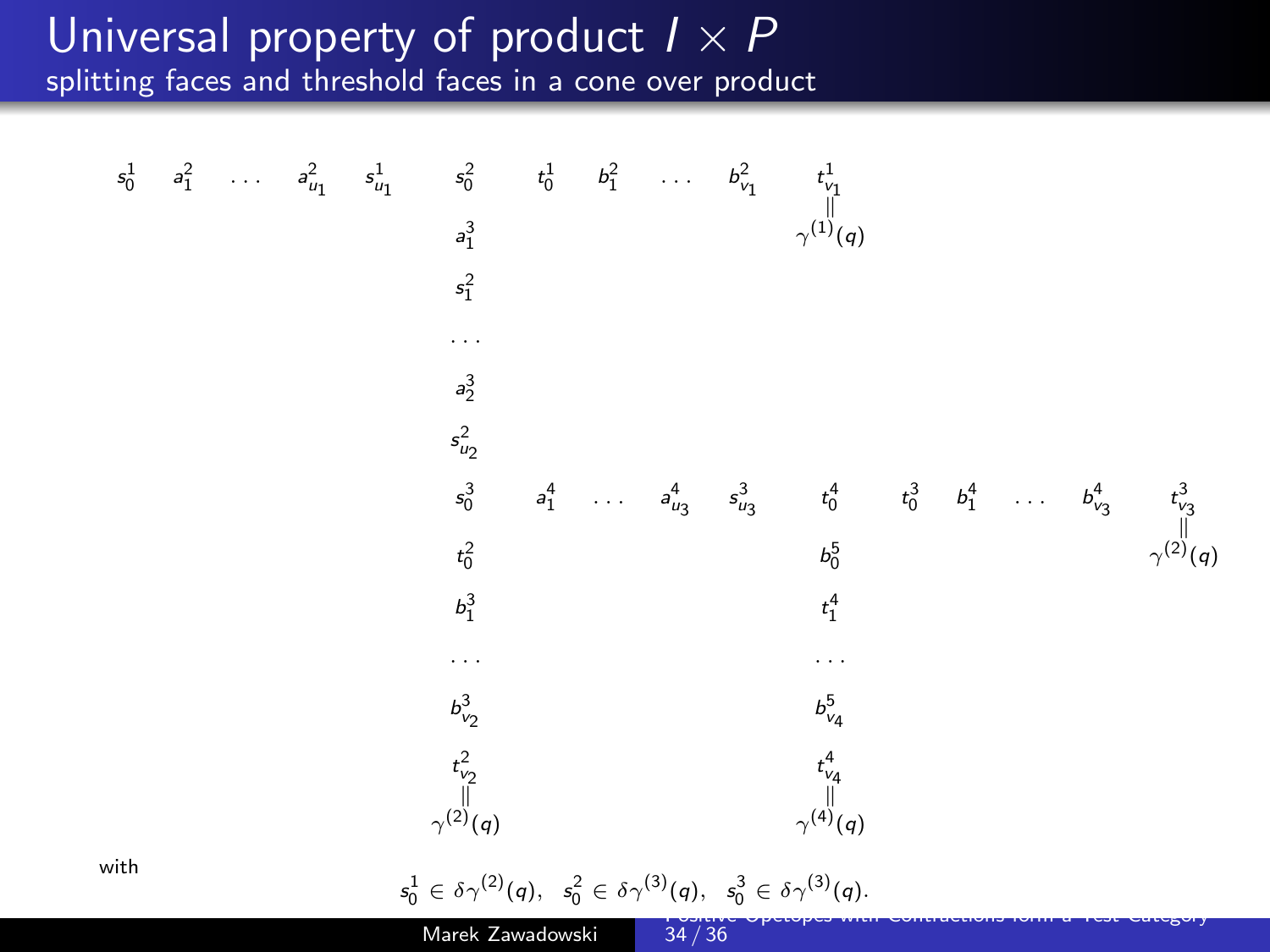## Universal property of product  $I \times P$ morphism into product

Given  $\iota$ -maps h and  $\rho$  as above, we define a  $\iota$ -map

$$
H:Q\longrightarrow\text{Cyl}_\iota(P)
$$

as follows. Let  $q \in Q$ . If  $\rho(q) \in \{-, +\}$ , then we put

$$
H(q) = \begin{cases} -h(q) & \text{if } \varrho(q) = -\\ +h(q) & \text{if } \varrho(q) = + \end{cases}
$$

If defined,  $\sigma(q)$ ,  $\tau(q)$  are splitting and threshold faces in  $\delta(q)$ , respectively. If  $\rho(q) = a$ , we put

|          | [h(q)]                  | if $q \in Q_1$ is a splitting face, i.e. $h(q) \in P_0$<br>$(H(q)$ is a flag of length 1);       |
|----------|-------------------------|--------------------------------------------------------------------------------------------------|
|          | [h(q), 0]               | if $q \in Q_1$ is not a splitting face, i.e. $h(q) \in P_1$<br>$(H(q)$ is a p-flag of length 2); |
|          | $[h(q), H(\sigma(q))]$  | if $q \in Q_{>2}$ is a splitting face<br>$(H(q)$ is a flag);                                     |
| $H(q) =$ | $[h(q),0,H(\sigma(q))]$ | if $q \in Q_{>2}$ – ker(h) and $\sigma(q)$ is defined<br>$(H(q)$ is a high p-flag);              |
|          | $[h(q), H(\tau(q))]$    | if $q \in Q_{>2}$ – ker(h) and $\tau(q)$ is defined<br>$(H(q)$ is a low p-flag of codim 2);      |
|          | $[h(q),H(\gamma(q))]$   | otherwise, if $q \in Q_{>2}$ - ker(h)<br>$(H(q)$ is a low p-flag of codim $> 2$ );               |
|          |                         | otherwise $(H(q)$ is an identity on a face).                                                     |